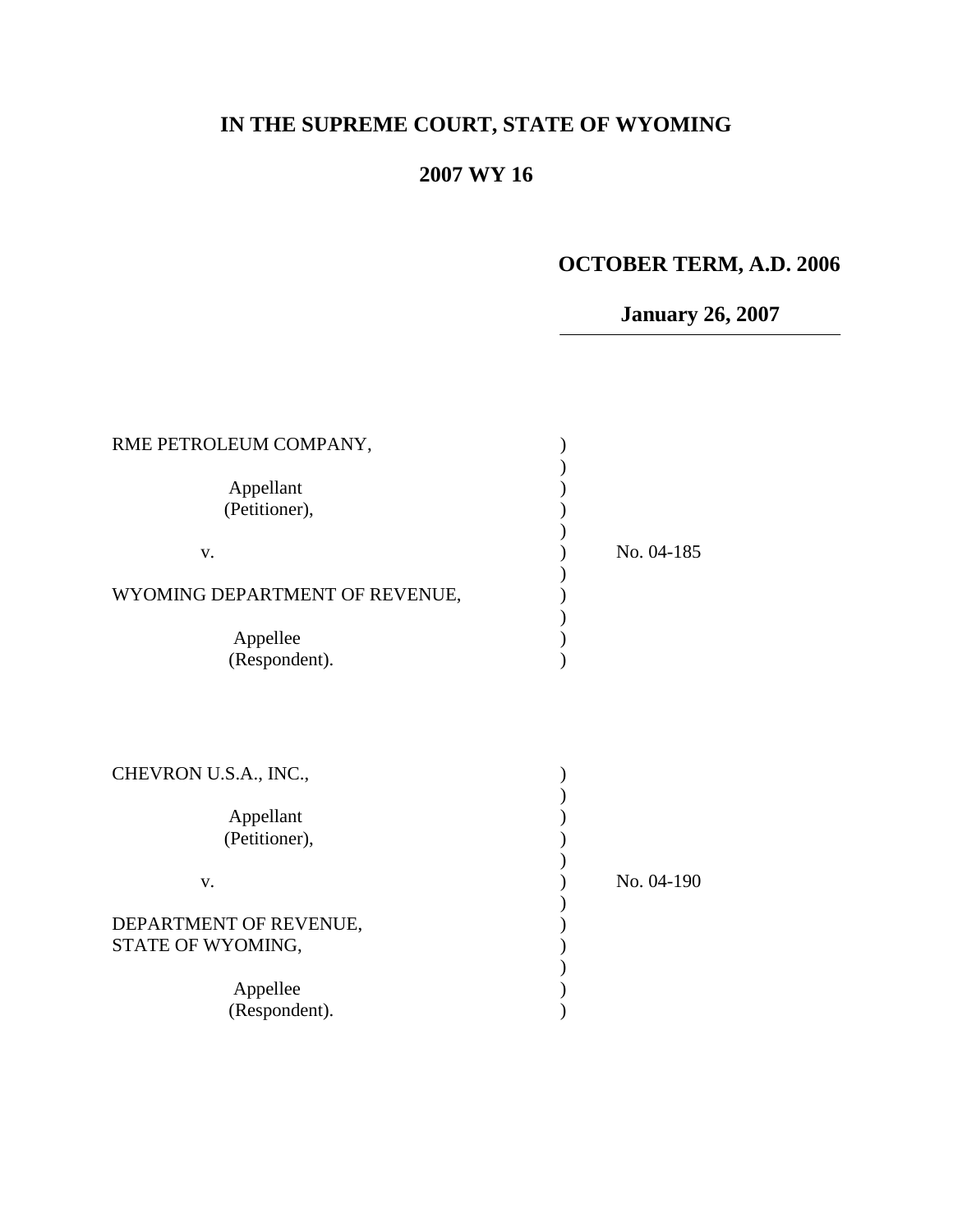| THE LOUISIANA LAND AND EXPLORATION<br><b>COMPANY; and BURLINGTON RESOURCES</b><br>OIL & GAS CO., LP. |            |
|------------------------------------------------------------------------------------------------------|------------|
| Appellants<br>(Petitioners),                                                                         |            |
|                                                                                                      |            |
| V.                                                                                                   | No. 04-204 |
| WYOMING DEPARTMENT OF REVENUE; and                                                                   |            |
| <b>BOARD OF COUNTY COMMISSIONERS OF</b><br>THE COUNTY OF FREMONT,                                    |            |
|                                                                                                      |            |
| Appellees                                                                                            |            |
| (Respondents).                                                                                       |            |

*W.R.A.P. 12.09(b) Certification from the District Court of Sweetwater County (No. 04-185) The Honorable Nena James, Judge*

*W.R.A.P. 12.09(b) Certification from the District Court of Uinta County (No. 04-190) The Honorable Dennis L. Sanderson, Judge*

*W.R.A.P. 12.09(b) Certification from the District Court of Fremont County (No. 04-204) The Honorable Nancy Guthrie, Judge*

#### *Representing Appellants RME, The Louisiana Land and Exploration Company, and Burlington Resources Oil & Gas Co. LP:*

*Lawrence J. Wolfe, Patrick R. Day, and Walter F. Eggers, III, of Holland & Hart, LLP, Cheyenne, Wyoming. Argument by Mr. Wolfe.*

#### *Representing Apellant Chevron U.S.A., Inc.:*

*William J. Thomson, III, Randall B. Reed, and Brian J. Hanify, of Dray, Thomson & Dyekman, P.C., Cheyenne, Wyoming. Argument by Mr. Thomson.*

#### *Representing Appellee:*

*Patrick J. Crank, Attorney General; Michael L. Hubbard, Deputy Attorney General; Martin L. Hardsocg, Senior Assistant Attorney General; Karl D. Anderson, Senior Assistant Attorney General; Cathleen D. Parker, Senior Assistant Attorney General. Argument by Mr. Anderson.*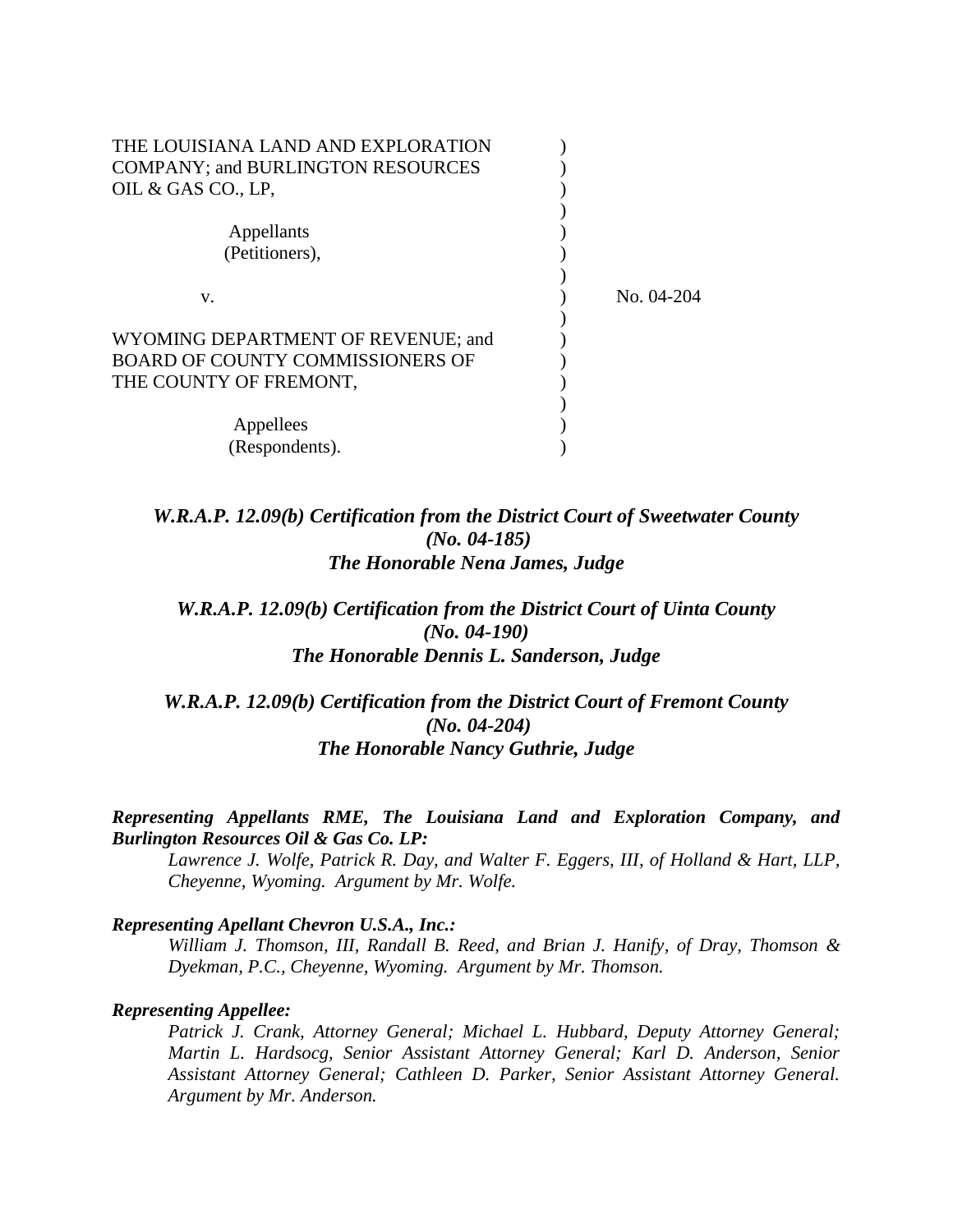*Before VOIGT, C.J., and GOLDEN, HILL\*, KITE, and BURKE, JJ.*

**\* Chief Justice at time of oral argument.**

**NOTICE: This opinion is subject to formal revision before publication in Pacific Reporter Third. Readers are requested to notify the Clerk of the Supreme Court, Supreme Court Building, Cheyenne, Wyoming 82002, of any typographical or other formal errors so that correction may be made before final publication in the permanent volume.**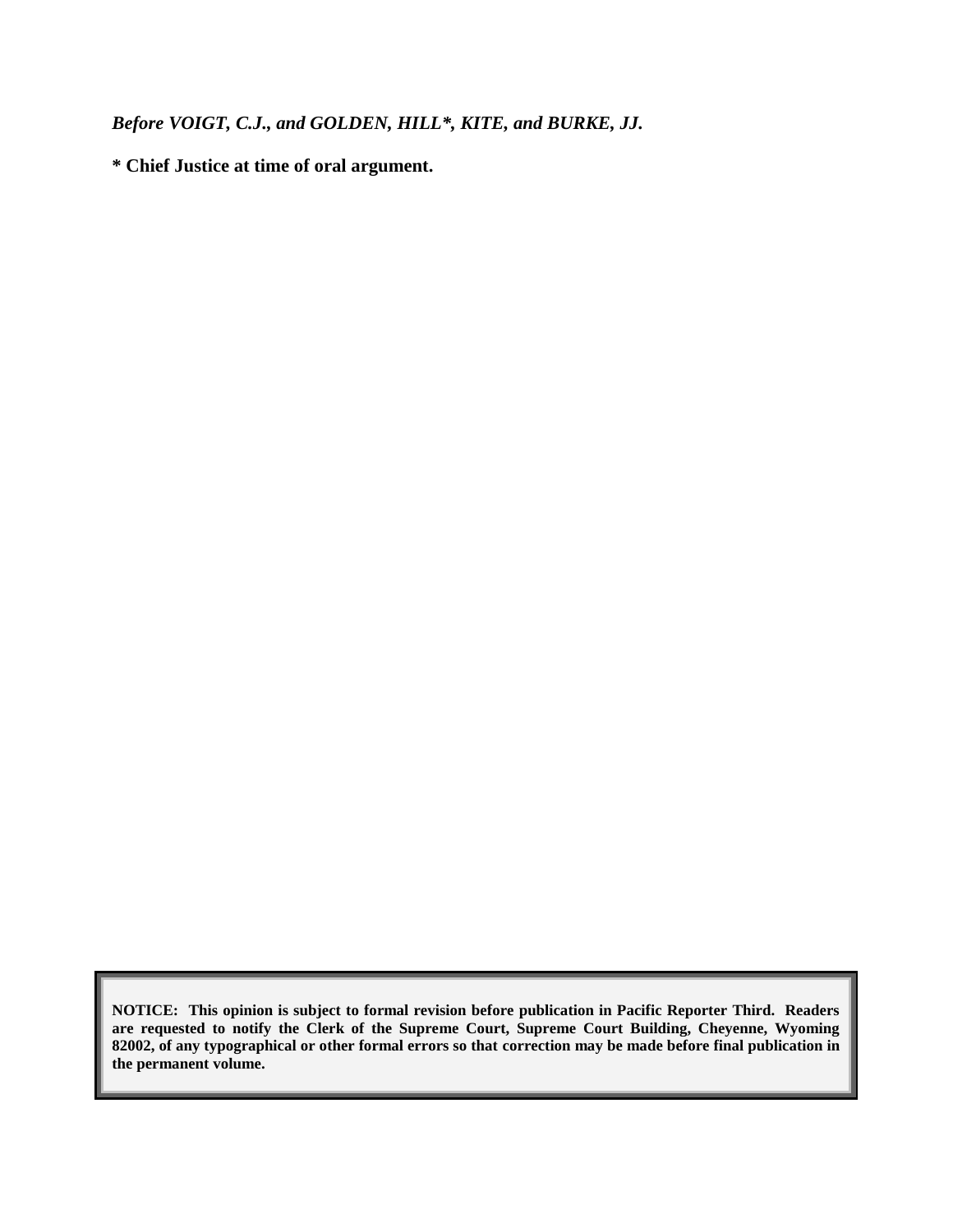## **BURKE, J.**

[¶1] In three consolidated appeals, RME Petroleum Company, Chevron U.S.A., Inc., Louisiana Land and Exploration Company, and Burlington Resources Oil & Gas Co., LP, ("Taxpayers"), challenge taxation and valuation determinations made by the Department of Revenue ("Department"). Taxpayers" appeals involve oil and gas production valued under the statutory proportionate profits method as stated in Wyo. Stat. Ann. § 39-14-  $203(b)(vi)(D)$ .

[¶2] Taxpayers pursued appeals before the Wyoming State Board of Equalization ("Board"). The Board upheld the Department"s determinations, finding in each instance that production taxes and royalties must be treated as "direct costs of producing" in the proportionate profits formula. We conclude the Board"s interpretation of the statute was erroneous and reverse the orders of the Board.

### *ISSUES*

[¶3] Louisiana Land and Exploration Company and Burlington Resources Oil & Gas Co., LP, (collectively "Burlington"), present these issues:

- 1) Pursuant to properly promulgated rules the Department of Revenue has defined "direct costs of producing" in Wyo. Stat. Ann.  $\S$  39-14-203(b)(vi)(D) to exclude taxes and royalties. This rule is binding upon both the State Board of Equalization and the Department of Revenue. Both agencies have chosen to ignore the rule, and thereby exceeded their statutory authority.
- 2) Taxes and royalties are not "direct costs of producing" under the proportionate profits valuation method set forth in Wyo. Stat. Ann. § 39-14-203(b)(vi)(D).
- 3) The Board erred in allowing Fremont County to intervene in Burlington's tax appeals.

RME Petroleum Company adopts the issues presented by Burlington, and states three additional issues:

> 1) This Court"s decision in *Hillard v. Big Horn Coal*, 549 P.2d 293 (Wyo. 1976) does not support the Board's conclusion that taxes and royalties are "direct costs of producing."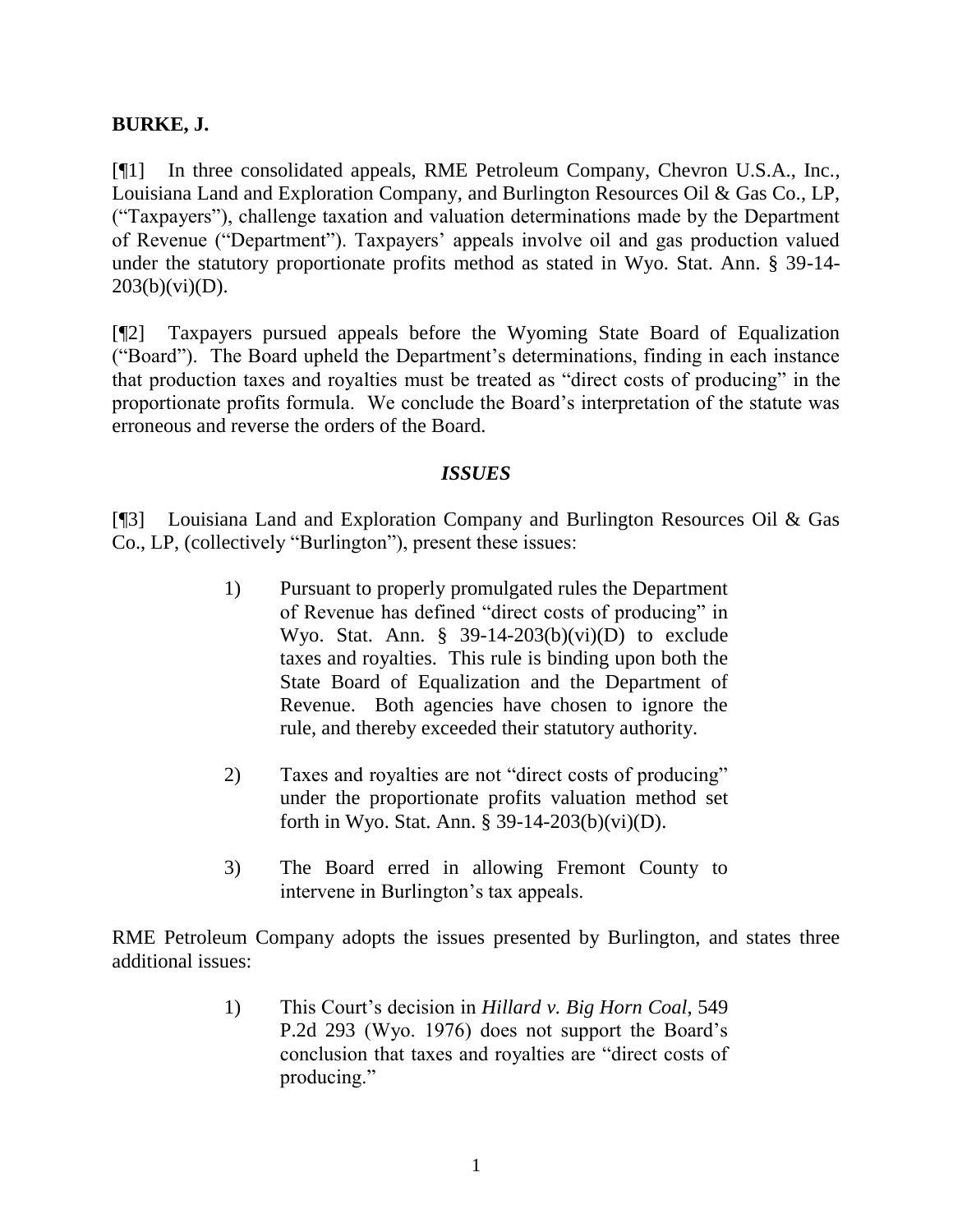- 2) The actions of the 2002 Legislature on Senate File 69 do not support the Board"s position.
- 3) As a tax statute, Wyo. Stat. Ann. § 39-14-  $203(b)(vi)(D)$  must be strictly construed.

Chevron U.S.A., Inc. presents the following issues:

- 1) Whether the Board erred as a matter of law in concluding that Wyo. Stat. Ann.  $\S$  39-14-203(b)(vi)(D) unambiguously includes exempt royalties, nonexempt royalties, and production taxes as a direct cost of producing despite the fact that the statute neither includes nor excludes them as a direct cost of producing.
- 2) Whether the Board erred as a matter of law when interpreting Wyo. Stat. Ann.  $\S$  39-14-203(b)(vi)(D) to include production taxes, exempt royalties, and nonexempt royalties as a "direct cost of producing," when that interpretation is contrary to the Department's rule and previous policy, is contrary to the legislative history of the statute, results in taxation of exempt federal royalties, and is contrary to canons of statutory construction.
- 3) Whether Chevron was denied its constitutional right to uniform and equal taxation because it was treated disparately from other producer/processors of natural gas that reported taxable values for production years 1993-1995, and because oil and gas producers are treated differently from other mineral taxpayers within the same class.

In response, the Department of Revenue phrases the issues in each of the three appeals as:

1) Did the State Board of Equalization properly affirm the Department of Revenue"s application of Wyo. Stat. Ann. § 39-14-203(b)(vi)(D), in which the Department classified production taxes and royalties as direct production costs within the direct cost ratio?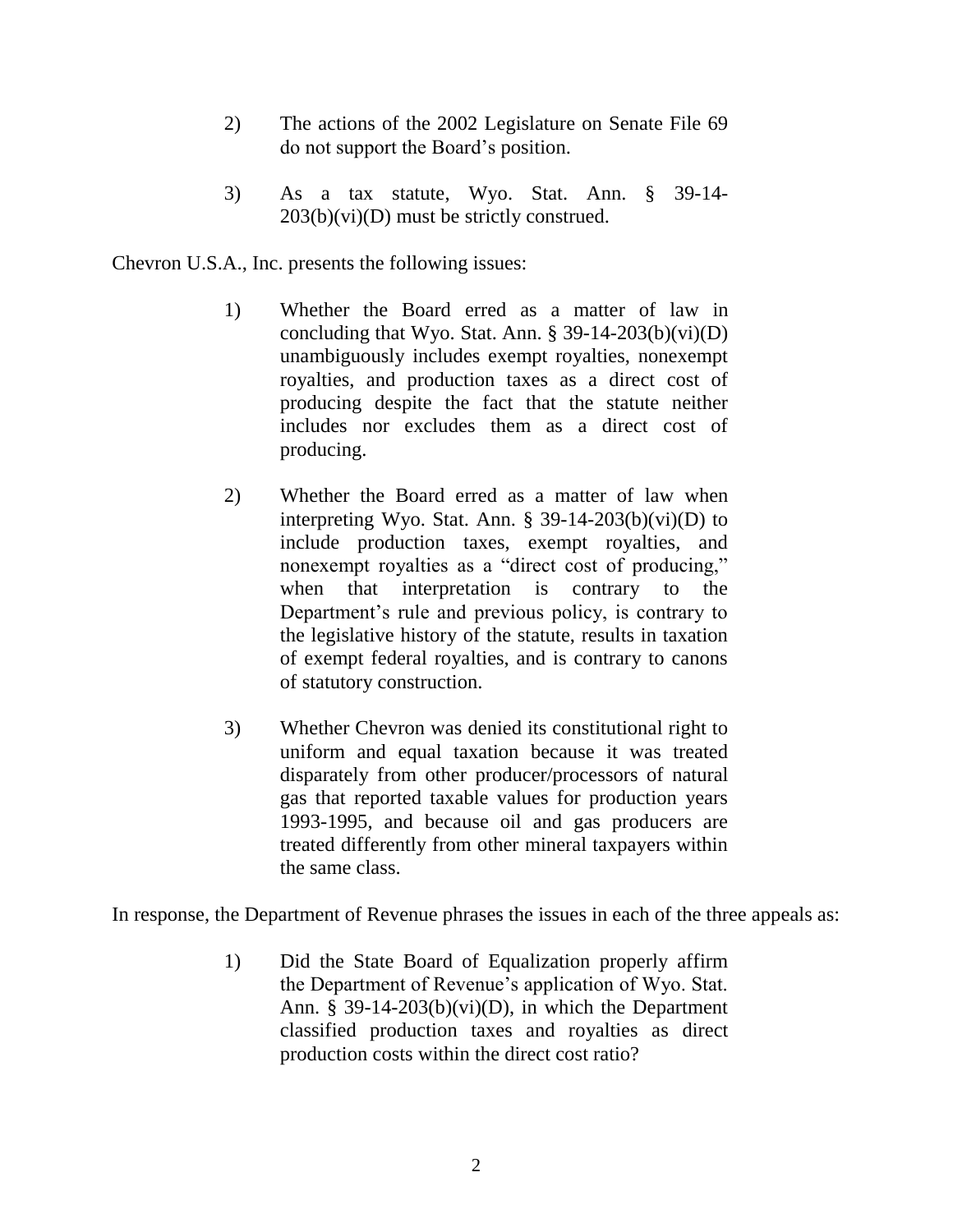- 2) Was the Department of Revenue required to institute new rules to correct its previous erroneous interpretation and application of Wyo. Stat. Ann. § 39-  $14-203(b)(vi)(D)?$
- 3) Did the Supreme Court"s decision in *Amoco Prod. Co. v. Wyoming Dep't of Revenue*, 2004 WY 89, 94 P.3d 430 (Wyo. 2004), foreclose the Department of Revenue's determination that production taxes and royalties are a direct cost of producing within the direct cost ratio of the proportionate profits method?
- 4) Did the State Board properly affirm the Department of Revenue"s determination that exclusion of production taxes and royalties from the direct cost ratio produces an absurd result and a taxable value which is less than fair market value?

## *FACTS*

### *The Board's decision in Amoco 96-216*

[¶4] In this case the parties and the Board refer to earlier proceedings involving a different taxpayer that addressed the issue presented in the instant case. In order to understand the procedural developments that led to these appeals and for ease of reference throughout this opinion, we will briefly describe what is referred to as *"Amoco 96-216."* In an administrative appeal concerning Amoco Production Company"s Whitney Canyon production for years 1990 through 1992, the Board considered the classification of direct costs of production in the oil and gas proportionate profits formula. *See Amoco Production Co. v. Dept. of Revenue*, 2004 WY 89, ¶¶ 3-4, 94 P.3d 430, 434-35 (Wyo. 2004). The Board allowed Uinta County to intervene and argue that production taxes and royalties should be treated as direct costs of producing in the statutory proportionate profits formula. In proceedings before the Board, the Department aligned with the taxpayer and argued that production taxes and royalties should not be included in the direct cost ratio. The Board issued its decision, *Amoco 96-216*, on June 29, 2001. The Board rejected the approach urged by Amoco and the Department and concluded that royalties and production taxes are direct costs of producing for purposes of applying the oil and gas proportionate profits formula. *Id.,* ¶ 5, 94 P.3d at 435.

[¶5] When *Amoco 96-216* was appealed to this Court, the Department changed its position and accepted the ruling of the Board. Upon review, we concluded that the county should not have been allowed to intervene. *Amoco Production Co.*, ¶ 26, 94 P.3d at 442. For that reason, we vacated the portion of the Board"s decision that addressed the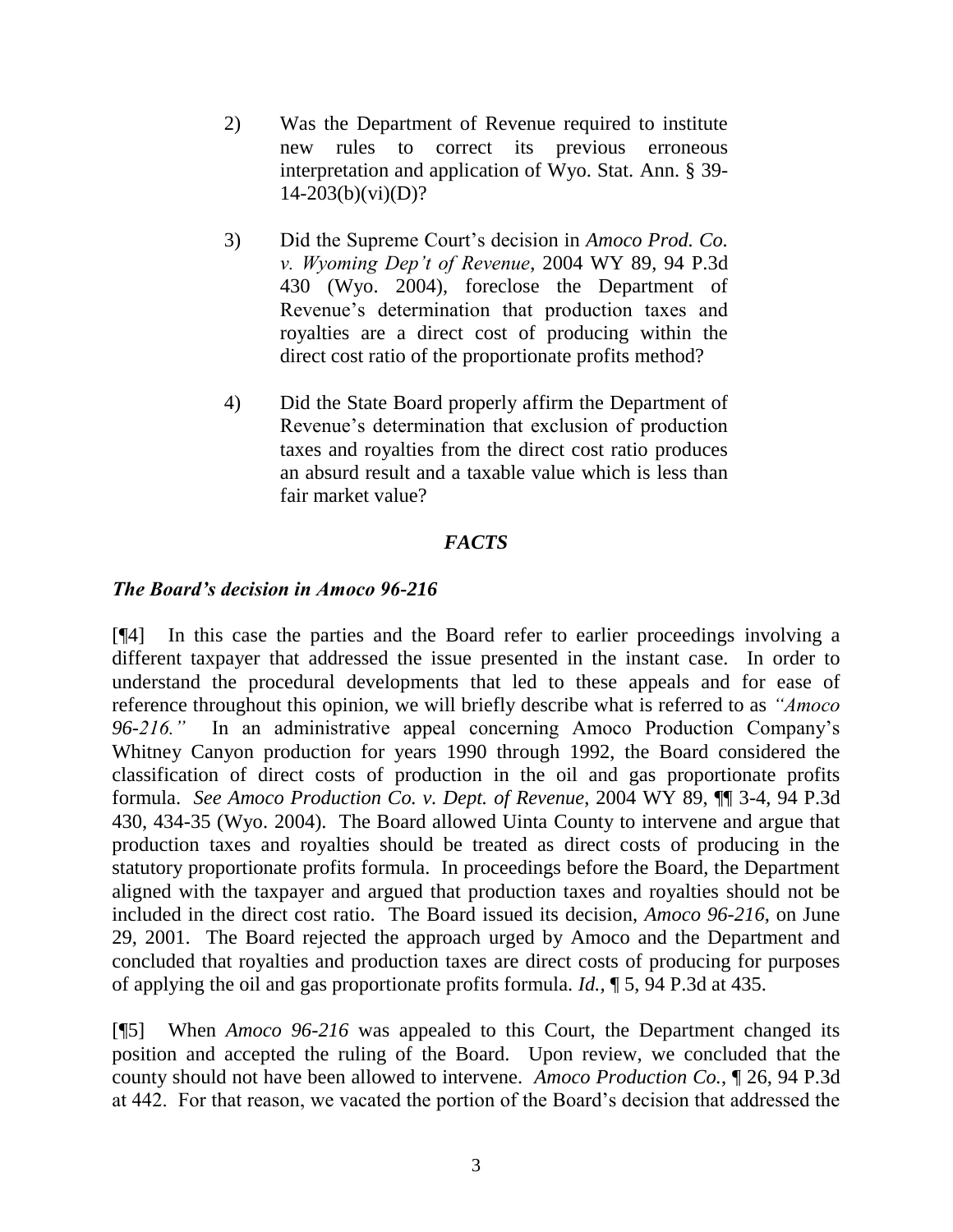direct cost ratio issue raised by the county without specifying how royalties and production taxes should be treated under the proportionate profits formula in Wyo. Stat. Ann. § 39-14-203(b)(vi)(D). *Id*., ¶ 54, 94 P.3d at 450. Although *Amoco 96-216* was vacated, the Department thereafter administered Wyo. Stat. Ann. § 39-14-203(b)(vi)(D) in accordance with the Board"s decision.

## *#04-185 RME*

[¶6] During production years 1996 and 1997, RME was the operator of the Brady Unit in Sweetwater County. RME"s oil and gas production from the Brady Unit was valued by the Department under the proportionate profits method. When RME reported its production, it did not classify production taxes and royalties as direct costs of production. Following an audit and the Board"s decision in *Amoco 96-216*, the Department assessed additional severance taxes, based upon an inclusion of production taxes and royalties as direct costs of production under the proportionate profits valuation method. RME appealed to the State Board of Equalization. The appeal was expedited, and the parties stipulated to the pertinent facts. RME asserted that production taxes and royalties should not be considered direct costs of producing in applying the proportionate profits formula. The Board rejected RME"s position and issued its Findings of Fact, Conclusions of Law, Decision and Order on November 20, 2003.

## *#04-190 Chevron*

 $\overline{a}$ 

[¶7] From 1993 to 1995, Chevron produced oil and gas from property in Uinta and Lincoln Counties.<sup>1</sup> Production from these areas was valued under the proportionate profits method. Chevron did not include royalties or production taxes in the direct cost ratio when it reported its production for 1993, 1994, and 1995, in accordance with the Department's policy at the time. In 1999, the Department of Audit initiated audits of Chevron"s production for the tax years 1993-1995. While the final results of the audit were pending, the Board issued *Amoco 96-216*<sup>2</sup> Subsequently, the Department of Audit issued its final determination letters, including production taxes and royalties in the direct cost ratio. The Department of Revenue assessed additional severance taxes, interest, and increased the ad valorem taxable value of the properties.

[¶8] In three appeals to the State Board of Equalization, Chevron challenged the additional assessments for the 1993-1995 production years. Chevron's appeals were

 $1$  The properties were identified as the Whitney Canyon field, the Painter Reservoir field, the East Painter Reservoir field, the Ryckman Creek field, and the Clear Creek field in Uinta County, and the Carter Creek field located in Uinta and Lincoln Counties.

 $2^2$  The preliminary findings of the audit did not include production taxes and royalties in the direct cost ratio.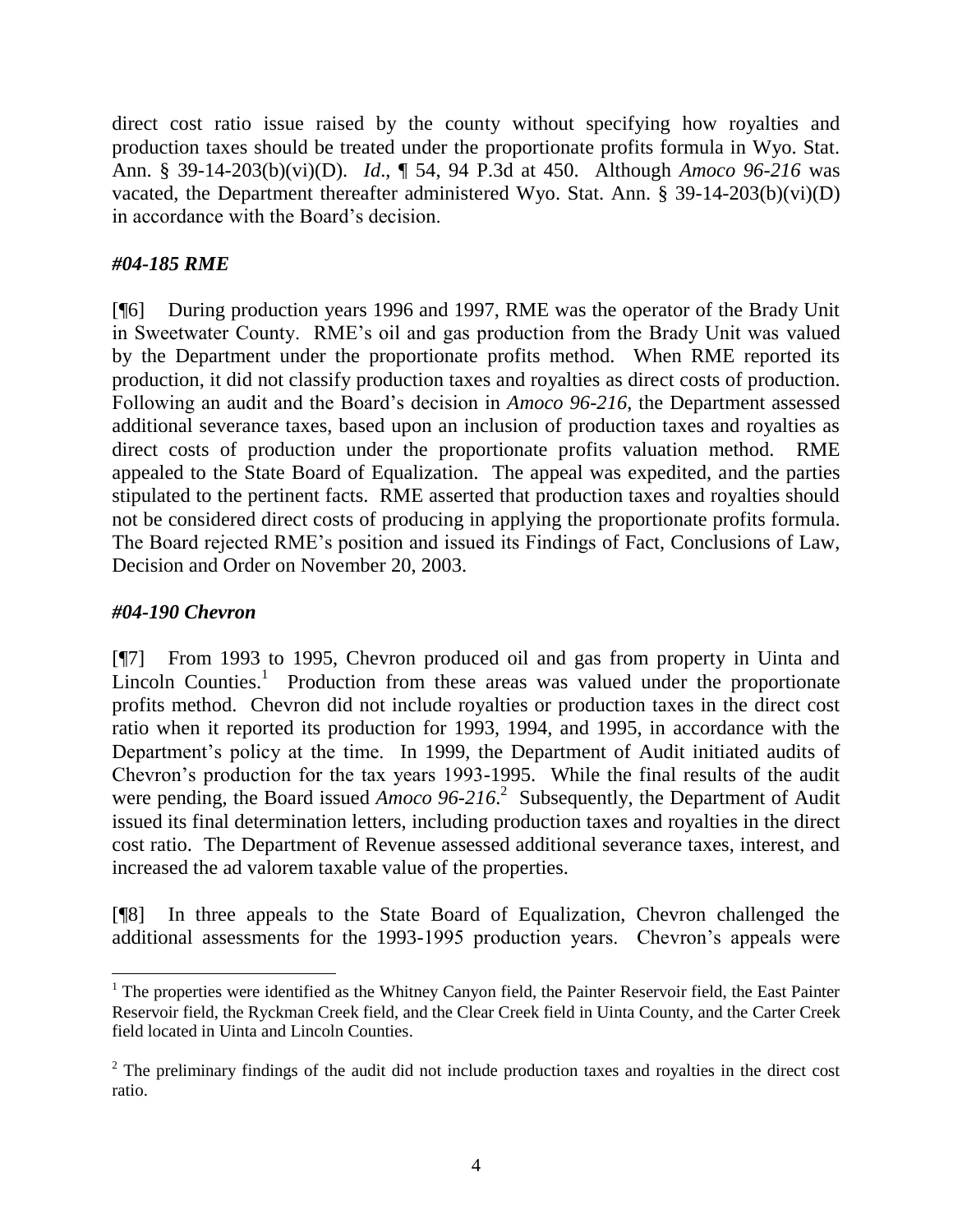consolidated and were placed on the Board"s expedited docket to be decided on stipulated facts and briefing by the parties.<sup>3</sup> The Board issued its Findings of Fact, Conclusions of Law, Decision and Order on June 2, 2004, upholding the Department's determinations but ordering that interest accrue only from the date *Amoco 96-216* was issued.

## *#04-204 Burlington*

[¶9] Burlington operates the Lost Cabin Gas Plant in Fremont County where it processes its production from the Madden Deep Unit. In 2002, the Department valued Burlington's 2001 mineral production for assessment purposes under the proportionate profits formula. The Department included production taxes and royalties as direct costs of producing in the formula. Burlington appealed to the Board. Two other appeals before the Board related to amended returns Burlington filed with the Department for oil and gas production in 1998 and 1999. Subsequently, the Department notified Fremont and Natrona Counties of valuation changes for 1998 and 1999. The Department"s valuation treated royalties and production taxes as direct costs of producing under the proportionate profits formula. Burlington objected to the notices.

[¶10] The three appeals were consolidated, and the Board allowed Fremont County to intervene. The parties waived a contested case hearing, and the cases were assigned to the Board"s expedited docket to be decided upon stipulated facts and the parties" briefs. The Board issued its Findings of Fact, Conclusions of Law and Order on May 10, 2004. It upheld the Department"s treatment of royalties and production taxes under the proportionate profits formula and determined that Fremont County"s intervention had been proper.

[¶11] In each of its decisions against Taxpayers, the Board relied upon its decision in *Amoco 96-216* and determined that Wyo. Stat. Ann. § 39-14-203(b)(vi)(D) requires royalties and production taxes to be treated as direct costs of production. RME appealed to the Third Judicial District in Sweetwater County. Chevron appealed to the Third Judicial District in Uinta County. Burlington appealed to the Ninth Judicial District in Fremont County. Those district courts certified the cases to this Court pursuant to

 $\overline{a}$ 

 $3$  Chevron and the Department stipulated as follows:

Chevron was the only producer/processor of natural gas in Wyoming for which the Department determined during the audit that production taxes and exempt and non-exempt royalties should be included as "direct costs of producing" in the direct cost ratio under the proportionate profits formula for the production years 1993 through 1995, and the only producer/processor in Wyoming that has received a tax assessment from the Department and/or a tax bill from a county on mineral production for production years 1993, 1994, and 1995 that calculates the taxable value with production taxes and exempt and non-exempt royalties included in the direct cost ratio.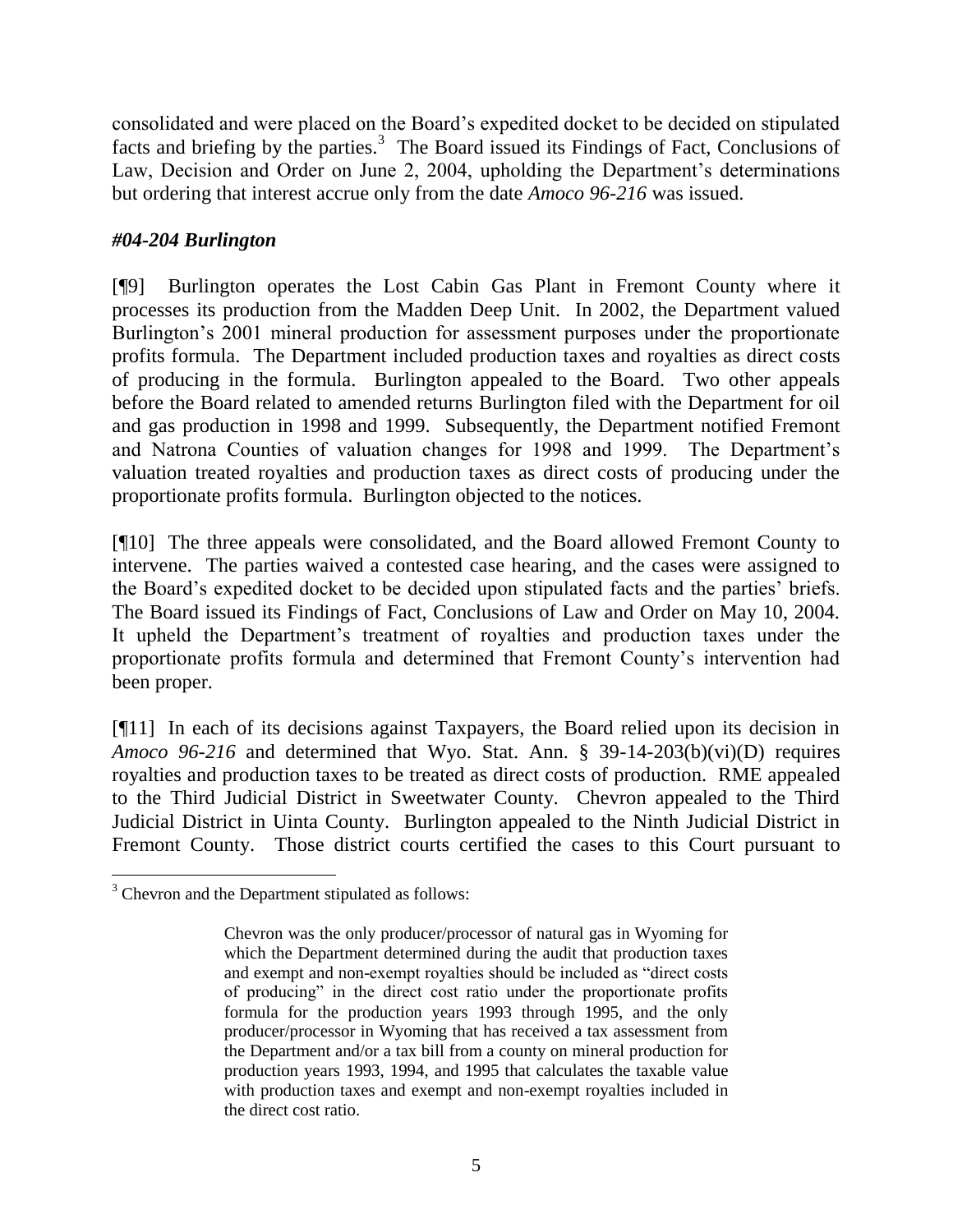W.R.A.P. 12.09(b). We accepted each of the cases as certified and consolidated them for argument and decision.

#### *STANDARD OF REVIEW*

[¶12] When reviewing cases certified pursuant to W.R.A.P. 12.09(b), we apply the appellate standards which are applicable to the court of the first instance. *Powder River Coal v. State Bd. of Equalization*, 2002 WY 5, ¶ 5, 38 P.3d 423, 426 (Wyo. 2002). Our review is governed by Wyo. Stat. Ann. § 16-3-114(c) (LexisNexis 2005), which provides:

> (c) To the extent necessary to make a decision and when presented, the reviewing court shall decide all relevant questions of law, interpret constitutional and statutory provisions, and determine the meaning or applicability of the terms of an agency action. In making the following determinations, the court shall review the whole record or those parts of it cited by a party and due account shall be taken of the rule of prejudicial error. The reviewing court shall:

> (i) Compel agency action unlawfully withheld or unreasonably delayed; and

> (ii) Hold unlawful and set aside agency action, findings and conclusions found to be:

> > (A) Arbitrary, capricious, an abuse of discretion or otherwise not in accordance with law;

> > (B) Contrary to constitutional right, power, privilege or immunity;

> > (C) In excess of statutory jurisdiction, authority or limitations or lacking statutory right;

> > (D) Without observance of procedure required by law; or

> > (E) Unsupported by substantial evidence in a case reviewed on the record of an agency hearing provided by statute.

[¶13] At issue in this case is the proper interpretation of the statutory proportionate profits formula. This presents a question of law which we review *de novo*. *Chevron U.S.A., Inc. v. State*, 918 P.2d 980, 983 (Wyo. 1996). We affirm an agency"s conclusions of law when they are in accordance with the law. *Powder River Coal*, ¶ 6, 38 P.3d at 426. However, when the agency has failed to properly invoke and apply the correct rule of law, we correct the agency"s error. *Id.*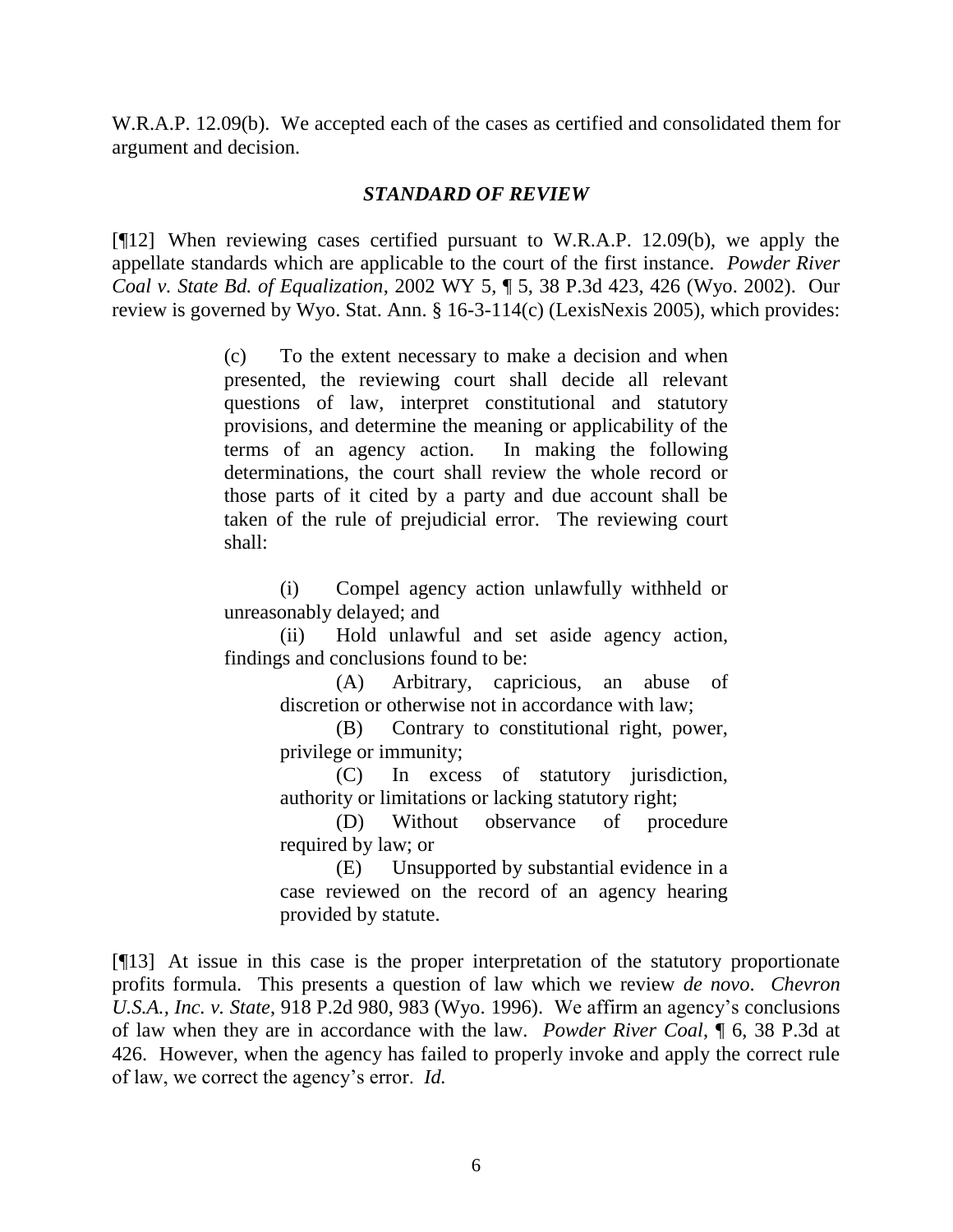#### *DISCUSSION*

[¶14] Wyoming taxes mineral production pursuant to Article 15, Section 11 of the Wyoming Constitution.<sup>4</sup> The legislature is directed to define full value for the classes of property and to enact laws securing "a just valuation for taxation of all property . . . ." *Id*. All taxation must be "equal and uniform within each class of property." *Id*. In fulfillment of these constitutional mandates, the legislature has charged the Department of Revenue with determining the fair market value of oil and gas production for severance tax purposes. Wyo. Stat. Ann. § 39-14-202(a)(i) (LexisNexis 2005). The Department"s determination of fair market value also establishes fair market value for ad valorem tax purposes. Wyo. Stat. Ann. § 39-13-103(b)(iv) (LexisNexis 2005).<sup>5</sup> The

<sup>4</sup> Article 15, Section 11 states:

 $\overline{a}$ 

(a) All property, except as in this constitution otherwise provided, shall be uniformly valued at its full value as defined by the legislature, in three (3) classes as follows:

(i) Gross production of minerals and mine products in lieu of taxes on the land where produced;

(ii) Property used for industrial purposes as defined by the legislature; and

(iii) All other property, real and personal.

(b) The legislature shall prescribe the percentage of value which shall be assessed within each designated class. All taxable property shall be valued at its full value as defined by the legislature except agricultural and grazing lands which shall be valued according to the capability of the land to produce agricultural products under normal conditions. The percentage of value prescribed for industrial property shall not be more than forty percent (40%) higher nor more than four (4) percentage points more than the percentage prescribed for property other than minerals.

(c) The legislature shall not create new classes or subclasses or authorize any property to be assessed at a rate other than the rates set for authorized classes.

(d) All taxation shall be equal and uniform within each class of property. The legislature shall prescribe such regulations as shall secure a just valuation for taxation of all property, real and personal.

 $5$  Wyo. Stat. Ann. § 39-13-103(b)(iv) provides:

The fair market value determined by the department pursuant to W.S. 39- 11-101(a)(vi) and 39-14-101 through 39-14-711 pertaining to the valuation of the gross product of mines and mining claims, and paragraph (xvi) of this subsection as it pertains to the valuation of rail car companies, shall be the fair market value for purposes of the tax imposed by this chapter on the property described in W.S. 39-13-102(m);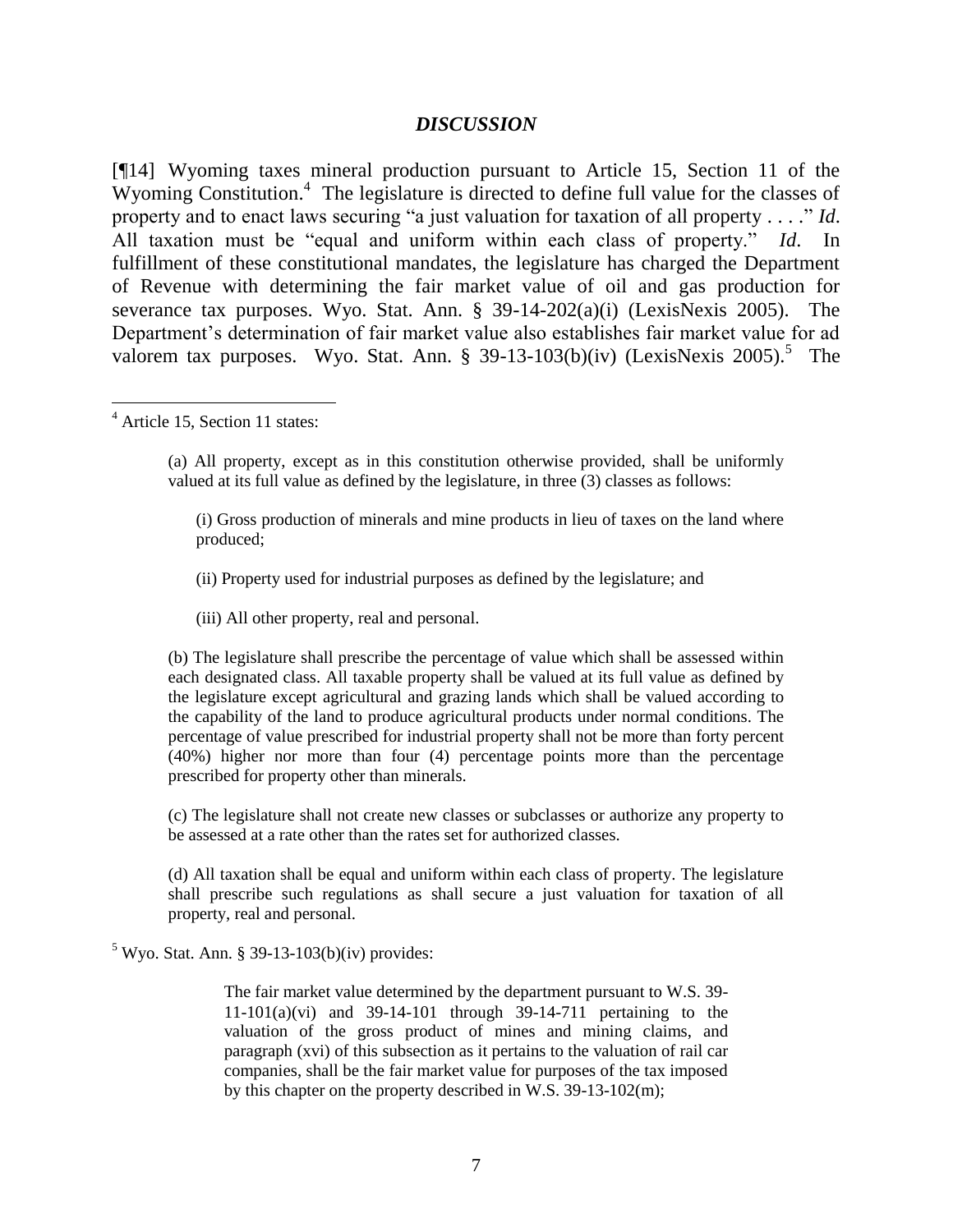Department must value oil and gas in accordance with Wyo. Stat. Ann.  $\S 39-14-203(b)$ .<sup>6</sup> Wyo. Stat. Ann. § 39-11-101(a)(vi) (LexisNexis 2005).

Pursuant to Wyo. Stat. Ann.  $\S$  39-11-101(a)(vi), the "fair market value of mine products shall be determined as provided by W.S. 39-14-103(b), 39-14-203(b), 39-14-303(b), 39-14-403(b), 39-14-503(b), 39-14-603(b) and 39-14-703(b)[.]"

 $6$  The text of Wyo. Stat. Ann. § 39-14-203(b) (LexisNexis 2005) provides:

(b) Basis of tax. The following shall apply:

 $\overline{a}$ 

(i) Crude oil, lease condensate and natural gas shall be valued for taxation as provided in this subsection;

(ii) The fair market value for crude oil, lease condensate and natural gas shall be determined after the production process is completed. Notwithstanding paragraph (x) of this subsection, expenses incurred by the producer prior to the point of valuation are not deductible in determining the fair market value of the mineral;

(iii) The production process for crude oil or lease condensate is completed after extracting from the well, gathering, heating and treating, separating, injecting for enhanced recovery, and any other activity which occurs before the outlet of the initial storage facility or lease automatic custody transfer (LACT) unit;

(iv) The production process for natural gas is completed after extracting from the well, gathering, separating, injecting and any other activity which occurs before the outlet of the initial dehydrator. When no dehydration is performed, other than within a processing facility, the production process is completed at the inlet to the initial transportation related compressor, custody transfer meter or processing facility, whichever occurs first;

(v) If the crude oil, lease condensate or natural gas production as provided by paragraphs (iii) and (iv) of this subsection are sold to a third party, or processed or transported by a third party at or prior to the point of valuation provided in paragraphs (iii) and (iv) of this subsection, the fair market value shall be the value established by bona fide arms-length transaction;

(vi) In the event the crude oil, lease condensate or natural gas production as provided by paragraphs (iii) and (iv) of this subsection is not sold at or prior to the point of valuation by bona fide arms-length sale, or, except as otherwise provided, if the production is used without sale, the department shall identify the method it intends to apply under this paragraph to determine the fair market value and notify the taxpayer of that method on or before September 1 of the year preceding the year for which the method shall be employed. The department shall determine the fair market value by application of one (1) of the following methods:

(A) Comparable sales - The fair market value is the representative arms-length market price for minerals of like quality and quantity used or sold at the point of valuation provided in paragraphs (iii) and (iv) of this subsection taking into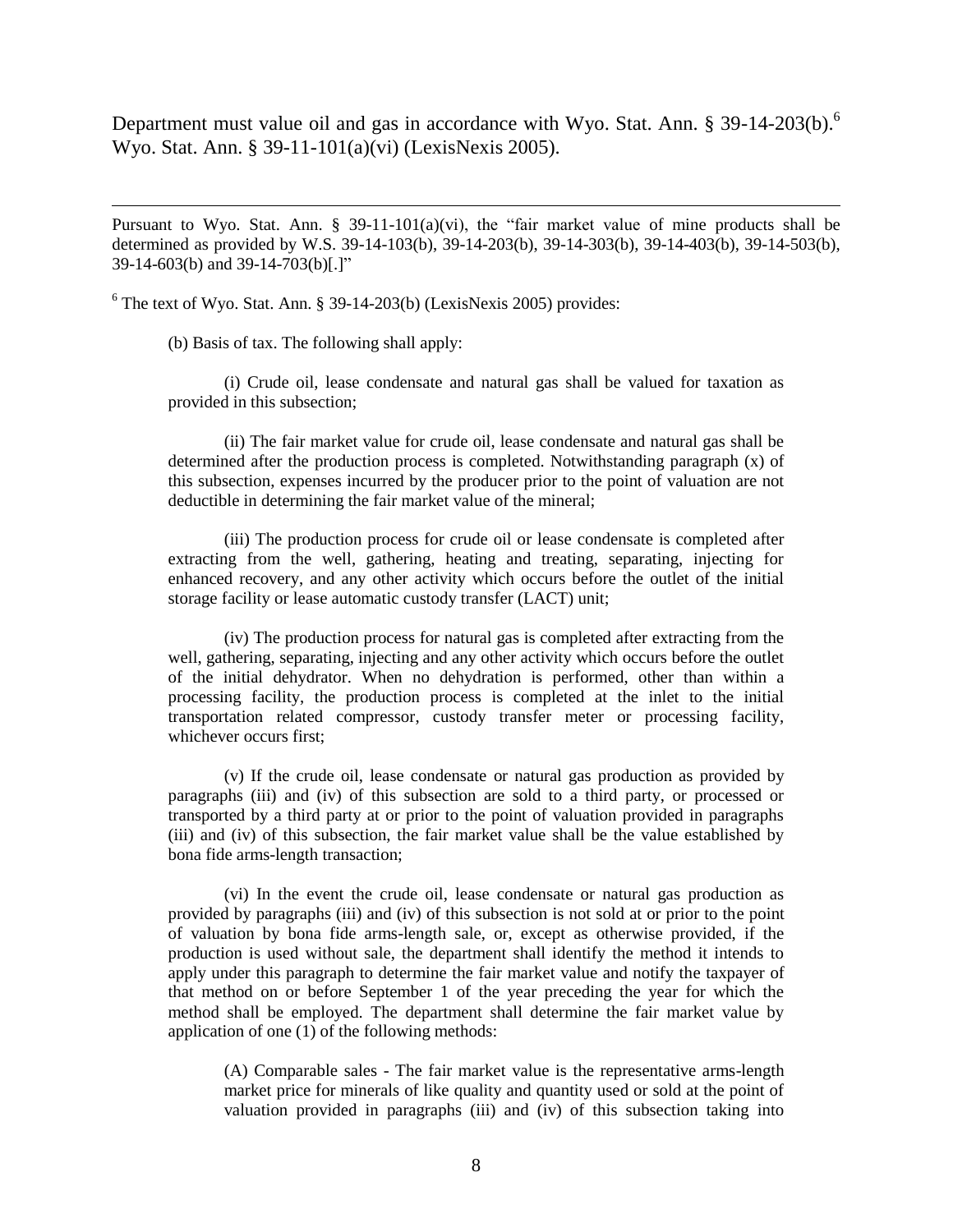consideration the location, terms and conditions under which the minerals are being used or sold;

(B) Comparable value - The fair market value is the arms-length sales price less processing and transportation fees charged to other parties for minerals of like quantity, taking into consideration the quality, terms and conditions under which the minerals are being processed or transported;

(C) Netback - The fair market value is the sales price minus expenses incurred by the producer for transporting produced minerals to the point of sale and third party processing fees. The netback method shall not be utilized in determining the taxable value of natural gas which is processed by the producer of the natural gas;

(D) Proportionate profits - The fair market value is:

 $\overline{a}$ 

(I) The total amount received from the sale of the minerals minus exempt royalties, nonexempt royalties and production taxes times the quotient of the direct cost of producing the minerals divided by the direct cost of producing, processing and transporting the minerals; plus

#### (II) Nonexempt royalties and production taxes.

(vii) When the taxpayer and department jointly agree, that the application of one (1) of the methods listed in paragraph (vi) of this subsection does not produce a representative fair market value for the crude oil, lease condensate or natural gas production, a mutually acceptable alternative method may be applied;

(viii) If the fair market value of the crude oil, lease condensate or natural gas production as provided by paragraphs (iii) and (iv) of this subsection is determined pursuant to paragraph (vi) of this subsection, the method employed shall be used in computing taxes for three (3) years including the year in which it is first applied or until changed by mutual agreement between the department and taxpayer. If the taxpayer believes the valuation method selected by the department does not accurately reflect the fair market value of the crude oil, lease condensate or natural gas, the taxpayer may appeal to the board of equalization for a change of methods within one (1) year from the date the department notified the taxpayer of the method selected;

(ix) If the department fails to notify the taxpayer of the method selected pursuant to paragraph (vi) of this subsection, the taxpayer shall select a method and inform the department. The method selected by the taxpayer shall be used in computing taxes for three (3) years including the year in which it is first applied or until changed by mutual agreement between the taxpayer and the department. If the department believes the valuation technique selected by the taxpayer does not accurately reflect the fair market value of the crude oil, lease condensate or natural gas, the department may appeal to the board of equalization for a change of methods within one (1) year from the date the taxpayer notified the department of the method selected;

(x) If crude oil is enhanced prior to the point of valuation as defined in paragraph (iii) of this subsection by either a blending process with a higher grade hydrocarbon or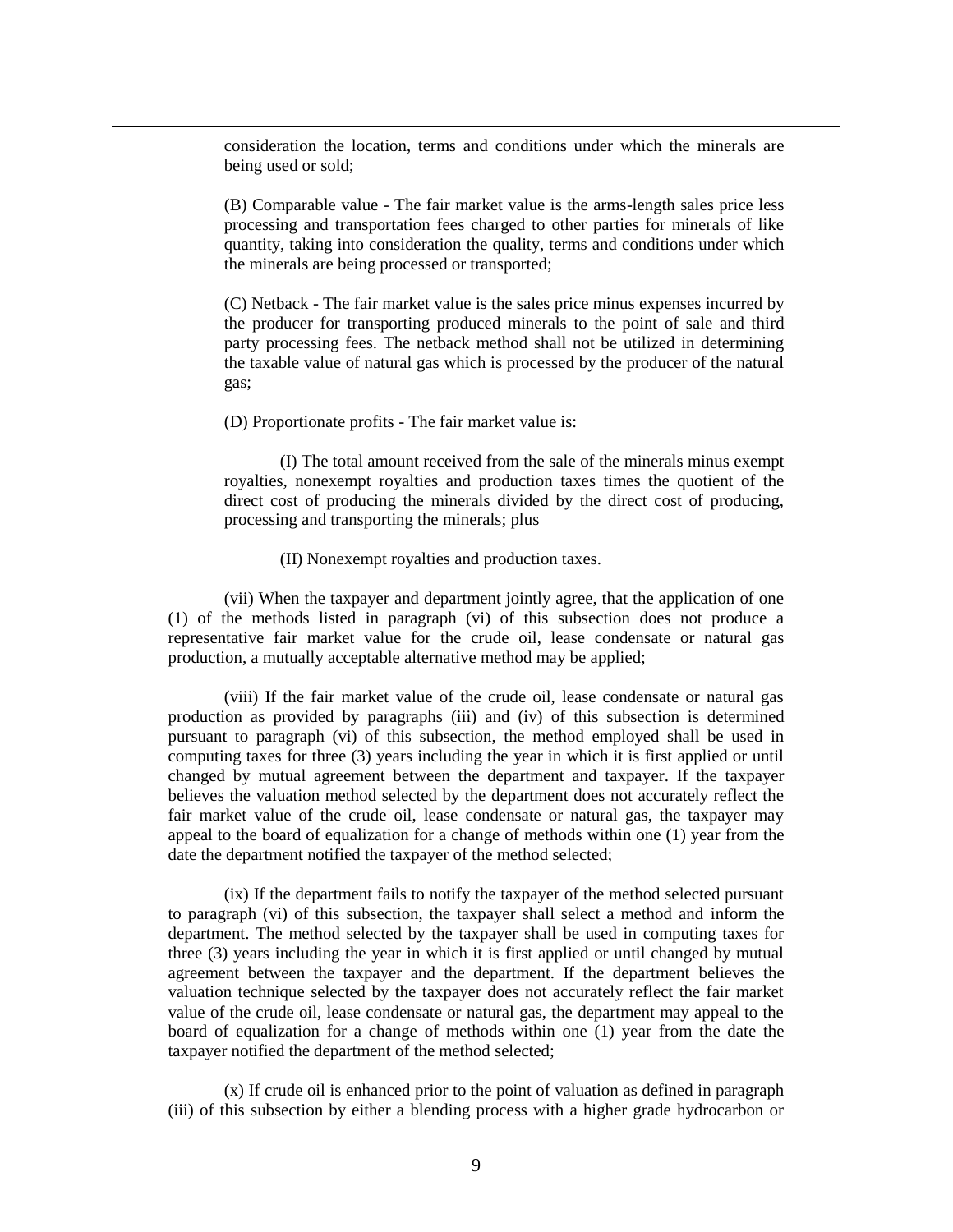[¶15] We have recognized that the Department has been assigned administrative functions relating to taxation and revenue that were previously the responsibilities of the Board. *Amoco Production Co.*, ¶ 22, 94 P.3d at 440; *Union Pacific Resources Co. v. State*, 839 P.2d 356, 363 (Wyo. 1992). Currently, the Board is "an independent quasijudicial organization with constitutional and statutory duties to equalize valuation and decide disagreements regarding statutory provisions affecting the assessment, levy and collection of taxes." *Amoco Production Co.*, ¶ 22, 94 P.3d at 440; *Amoco Production Co. v. Wyoming State Bd. of Equalization*, 12 P.3d 668, 672 (Wyo. 2000). The legislature has limited the Department's methodology to selection of one of four statutory methods, or to another method agreeable to the Taxpayer. *BP America Production Co. v. Dept. of Revenue*, 2005 WY 60, ¶ 5, 112 P.3d 596, 600 (Wyo. 2005); Wyo. Stat. Ann. § 39-14- 203(b) (LexisNexis 2005).<sup>7</sup> The Department must notify the taxpayer of the method selected, or the taxpayer selects a method, and the selected method will then be used for three consecutive tax years. Wyo. Stat. Ann. § 39-14-203(b)(viii) and (ix).

[¶16] The proportionate profits method of valuation is one of the methods authorized by statute to value crude oil, lease condensate, or natural gas production not sold in a bona fide arms-length sale at or prior to the point of valuation. Wyo. Stat. Ann. § 39-14-  $203(b)(vi)$ . That method is set forth at Wyo. Stat. Ann. § 39-14-203(b)(vi)(D), which states:

(D) Proportionate profits - The fair market value is:

(I) The total amount received from the sale of the minerals minus exempt royalties, nonexempt royalties and production taxes times the quotient of the direct cost of producing the minerals divided by the direct cost of producing, processing and transporting the minerals; plus

(II) Nonexempt royalties and production taxes.

through a refining process such as cracking, then the fair market value shall be the fair market value of the crude oil absent the blending or refining process;

(xi) For natural gas, the total of all actual transportation costs from the point where the production process is completed to the inlet of the processing facility or main transmission line shall not exceed fifty percent (50%) of the value of the gross product without approval of the department based on documentation that the costs are due to environmental, public health or safety considerations, or other unusual circumstances.

\* \* \*

 $\overline{a}$ 

<sup>7</sup> In situations where a producer also processes gas, as do the Taxpayers, one of the methods – netback – is not available. Wyo. Stat. Ann. § 39-14-203(b)(vi)(C) (LexisNexis 2005).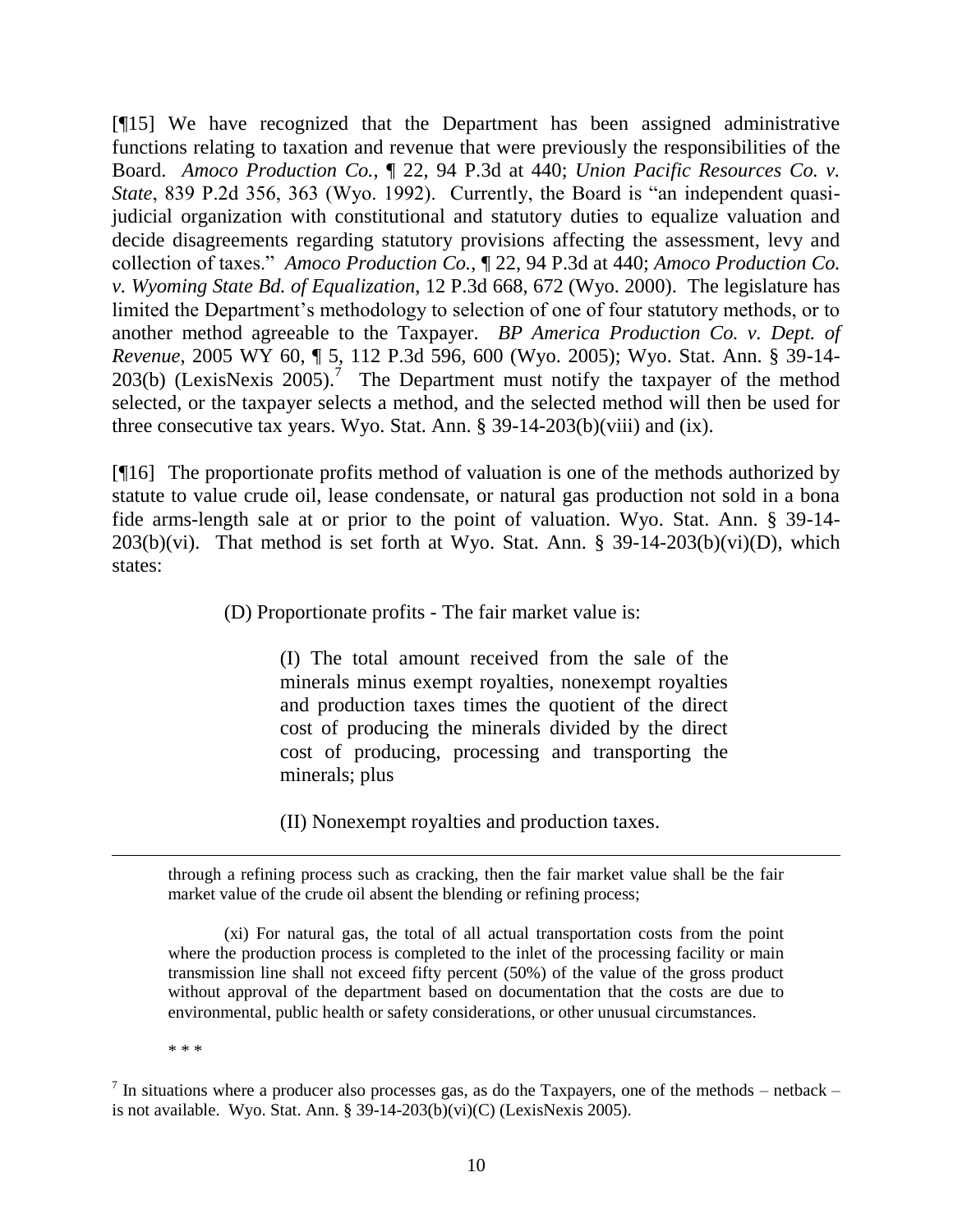The parties use the term "direct cost ratio" as shorthand for the statutory language: "the quotient of the direct cost of producing the minerals divided by the direct cost of producing, processing and transporting the minerals."

[ $[17]$ ] The language of Wyo. Stat. Ann. § 39-14-203(b)(vi)(D) is perhaps better understood when expressed as a mathematical formula:

| Fair<br>Market<br>Value<br>(Taxable<br>Value) | Total<br><b>Sales</b><br>Revenue | <b>Exempt Royalties</b><br>$\overline{\phantom{0}}$<br><b>Nonexempt Royalties</b><br><b>Production Taxes</b> | <b>Direct</b><br>Nonexempt<br>X<br>Royalties<br>Cost<br><b>Ratio</b><br>Production<br>Taxes |
|-----------------------------------------------|----------------------------------|--------------------------------------------------------------------------------------------------------------|---------------------------------------------------------------------------------------------|
| <b>Direct</b><br>Cost<br><b>Ratio</b>         | $\equiv$                         |                                                                                                              | Direct Costs of Producing<br>Direct Costs of Producing, Processing and Transporting         |

The issue in this case is whether royalties (both exempt and non-exempt) and production taxes are "direct costs of producing," properly included in both the numerator and denominator of the direct cost ratio.

[¶18] The components of the direct cost ratio are not defined within Wyo. Stat. Ann. §  $39-14-203(b)$ .<sup>8</sup> "Production taxes" are not defined in the statute, but the parties here do not dispute what is meant by that term.<sup>9</sup> The statute also does not define royalties, but

 $\overline{a}$ 

"Processing" means any activity occurring beyond the inlet to a natural gas processing facility that changes the well stream"s physical or chemical characteristics, enhances the marketability of the stream, or enhances the value of the separate components of the stream. Processing includes, but is not limited to fractionation, absorption, adsorption, flashing, refrigeration, cryogenics, sweetening, dehydration within a processing facility, beneficiation, stabilizing, compression (other than production compression such as reinjection, wellhead pressure regulation or the changing of pressures and temperatures in a reservoir) and separation which occurs within a processing facility;

Similar definitions for "producing" and "transporting" do not appear in the definitional provisions of Wyo. Stat. Ann. § 39-14-201(a).

<sup>&</sup>lt;sup>8</sup> Processing, however, is defined by Wyo. Stat. Ann. § 39-14-201(a)(xviii) (LexisNexis 2005):

<sup>&</sup>lt;sup>9</sup> The Department has defined production taxes, and for purposes of this opinion, that includes severance taxes, ad valorem taxes, and oil and gas conservation taxes authorized by Wyoming statutes. DOR Rules, Ch.  $6, § 4(n)$ .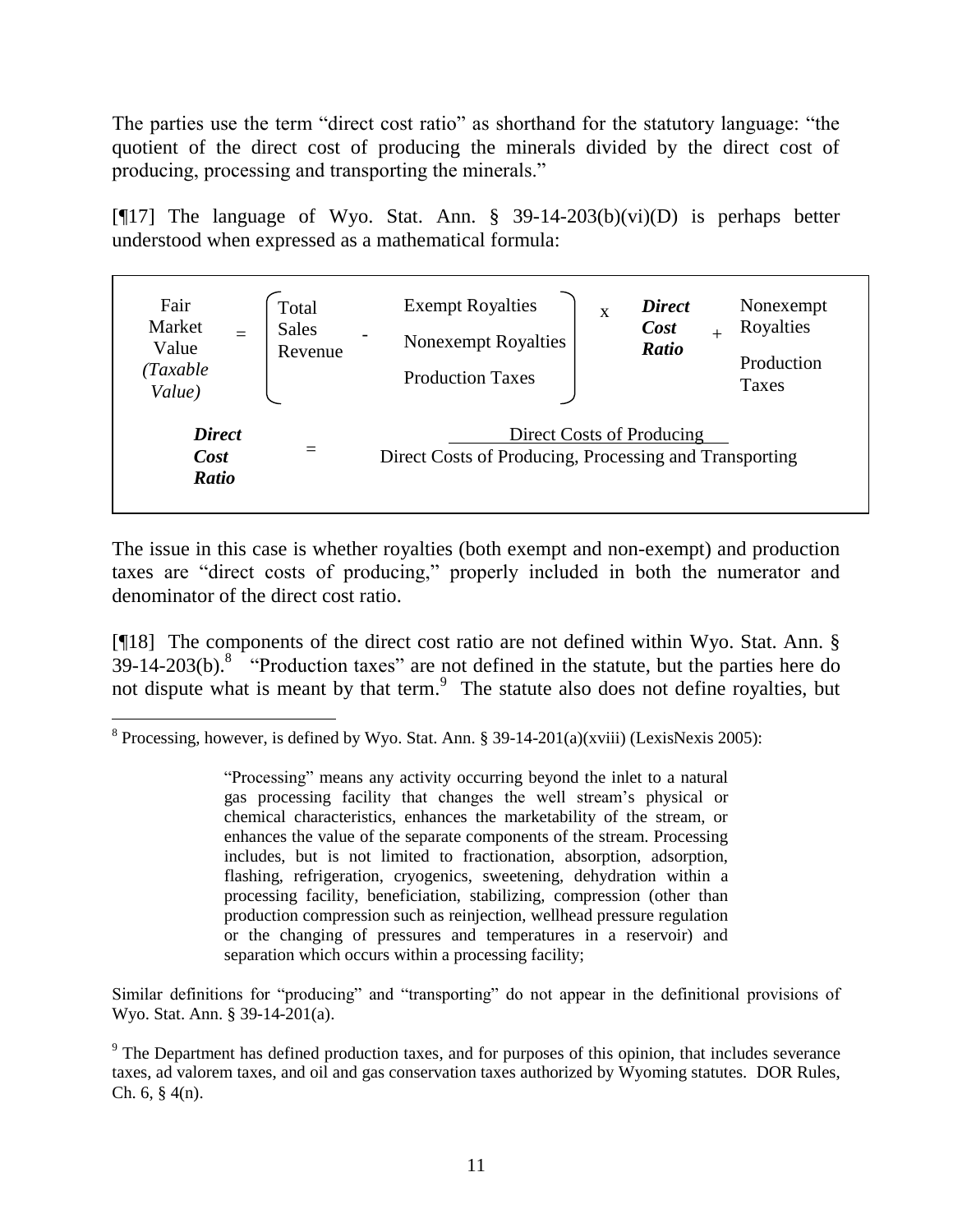"[w]e assume the legislature was well aware of the accepted legal definition and usage of the term royalty" as a universally recognized real property right. *Powder River Coal*, ¶ 17, 38 P.3d at 429. Royalties and production taxes are specifically addressed in other parts of the formula, before and after the direct cost ratio is applied. Royalties and production taxes are subtracted before application of the direct cost ratio, then nonexempt royalties and production taxes are added back in as the final step in the formula.<sup>10</sup>

[¶19] The proportionate profits method arrives at a taxable value for oil and gas by providing for a cost ratio of direct expenses to apply to a taxpayer"s sales revenue. We have explained the general operation of the formula: "[U]nder the proportionate profits method of valuation, any increase in direct production costs increases tax liability." *Amoco Production Co*., ¶ 28, 94 P.3d at 442. We observe, for purposes of this opinion, that including production taxes and royalties in the direct cost ratio as direct costs of production results in greater tax liability.

[¶20] The Department promulgated a rule defining "direct costs of producing" not long after Wyo. Stat. Ann. § 39-14-203(b)(vi)(D) was enacted. Section 4b of Chapter 6 of the Department"s rules and regulations provides:

> (w) "Direct costs of producing" includes labor for field and production personnel whose primary responsibility is extraction of crude oil, lease condensate, natural gas and other mineral products removed from the production stream before processing; materials and supplies used for and during the production process; depreciation expense for field equipment used to take the production stream from the wellhead to the point of valuation; fuel, power and other utilities used for production and maintenance; gathering and transportation expenses from the wellhead to the point of valuation; ad valorem taxes on production and transportation equipment; intangible drilling costs, including dry hole expense; and other direct costs incurred prior to the point of valuation that

 $\overline{a}$ 

 $10$  Exempt royalties are not added back in, reflecting a clear legislative intent that exempt royalties be excluded from taxable value. The exclusion of exempt royalties is consistent with Article 15, Section 12 of the Wyoming Constitution, which provides:

The property of the United States, the state, counties, cities, towns, school districts and municipal corporations, when used primarily for a governmental purpose, and public libraries, lots with the buildings thereon used exclusively for religious worship, church parsonages, church schools and public cemeteries, shall be exempt from taxation, and such other property as the legislature may by general law provide.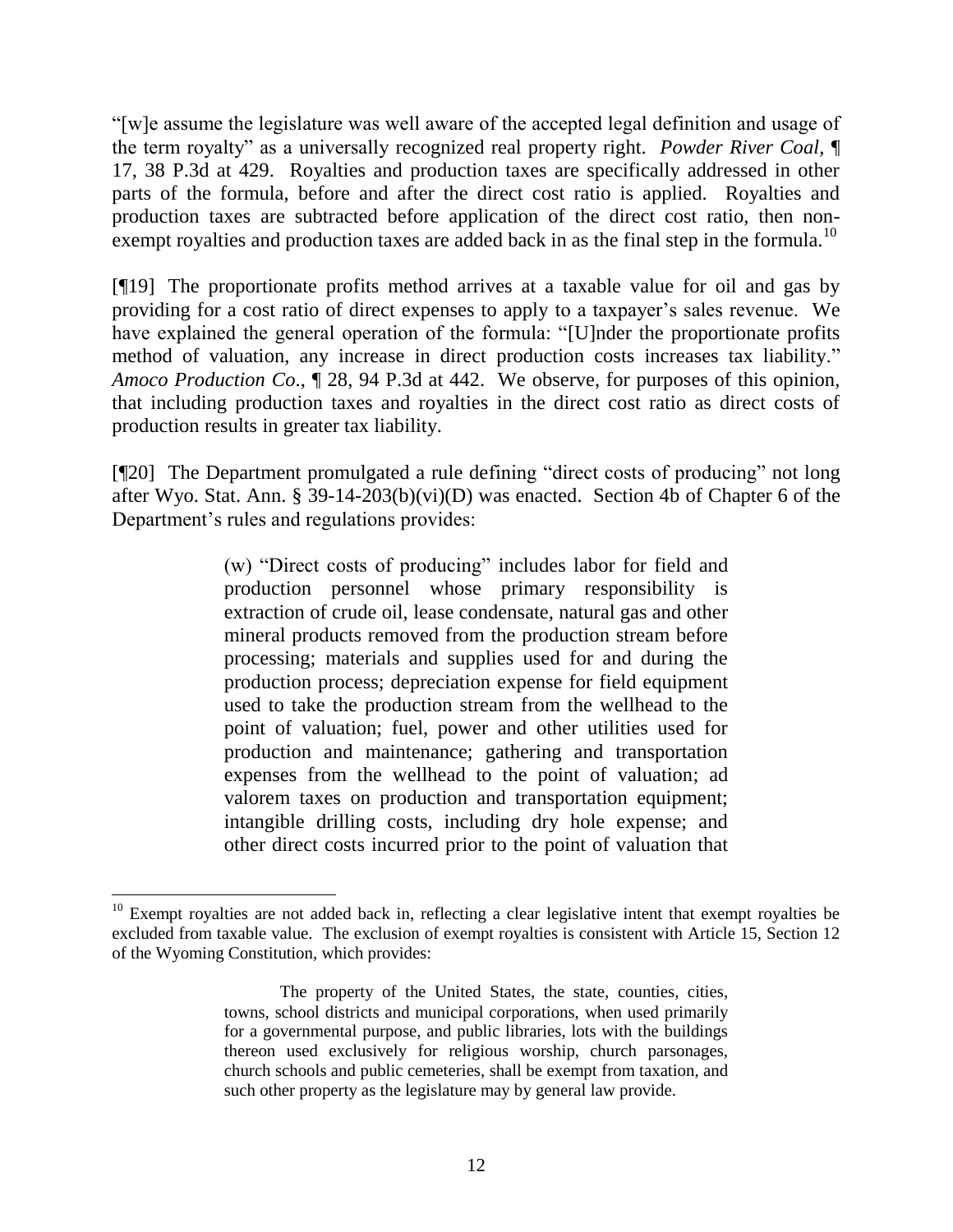are specifically attributable to producing mineral products.

DOR Rules, Ch. 6, § 4b(w) ("Rule § 4b"). The language of the rule, which does not mention royalties or production taxes, has remained unchanged. 011-000-006 Weil"s Code Wyo. R.  $\S$  4b(w) (1995). For a number of years following the enactment of Wyo. Stat. Ann. § 39-14-203(b)(vi)(D) and the promulgation of Rule § 4b, the Department did not view production taxes and royalties as fitting within the definition provided by the rule.

[¶21] However, when the Board"s decision in *Amoco 96-216* was appealed*,* the Department abandoned its prior administration of the proportionate profits formula. As we noted in *Amoco*, the Department informed the Court that it "accepted the ruling of the Board on this issue and has informed all affected taxpayers to include production taxes and royalties as direct production costs." *Amoco Production Co.*, ¶ 26, 94 P.3d at 441. Without altering the language of Rule 4b, the Department thereafter treated royalties and taxes as "direct costs of producing." Taxpayers" consolidated appeals arose in the midst of this administrative about-face.

[¶22] In Taxpayers' appeals challenging the Department's current approach to the direct cost ratio, the Board reiterated the reasoning it employed in *Amoco 96-216*. The Board found the language of Wyo. Stat. Ann.  $\S$  39-14-203(b)(vi)(D) unambiguous in requiring that royalties and taxes are direct costs of producing and must be included as such in the direct cost ratio. Taxpayers made varying arguments to the Board, resulting in three orders which are not identical but share the same ultimate conclusion.

[¶23] As support for its decision in each of Taxpayers' cases, the Board quoted and relied upon findings from its order in *Amoco 96-216*,

> In determining whether royalties and production taxes are to be included as direct production costs in calculating the direct cost ratio, we consider the omission of certain words intentional on the part of the legislature, and we may not add omitted words. *Parker v. Artery*, 889 P.2d 520 (Wyo. 1995); *Fullmer v. Wyoming Employment Security Comm'n*., 858 P.2d 1122 (Wyo. 1993). Particularly, when the language appears in one section of a statute but not another, we will not read the omitted language into the section where it is absent. *Matter of Voss' Adoption*, 550 P.2d 481 (Wyo. 1976). Wyoming Statute § 39-2-208(d)(iv) is clear and unambiguous. It does not require statutory interpretation to understand that royalties and production taxes are not specifically excluded as a direct cost. The legislative intent is clear. Considering that inclusion of royalties and production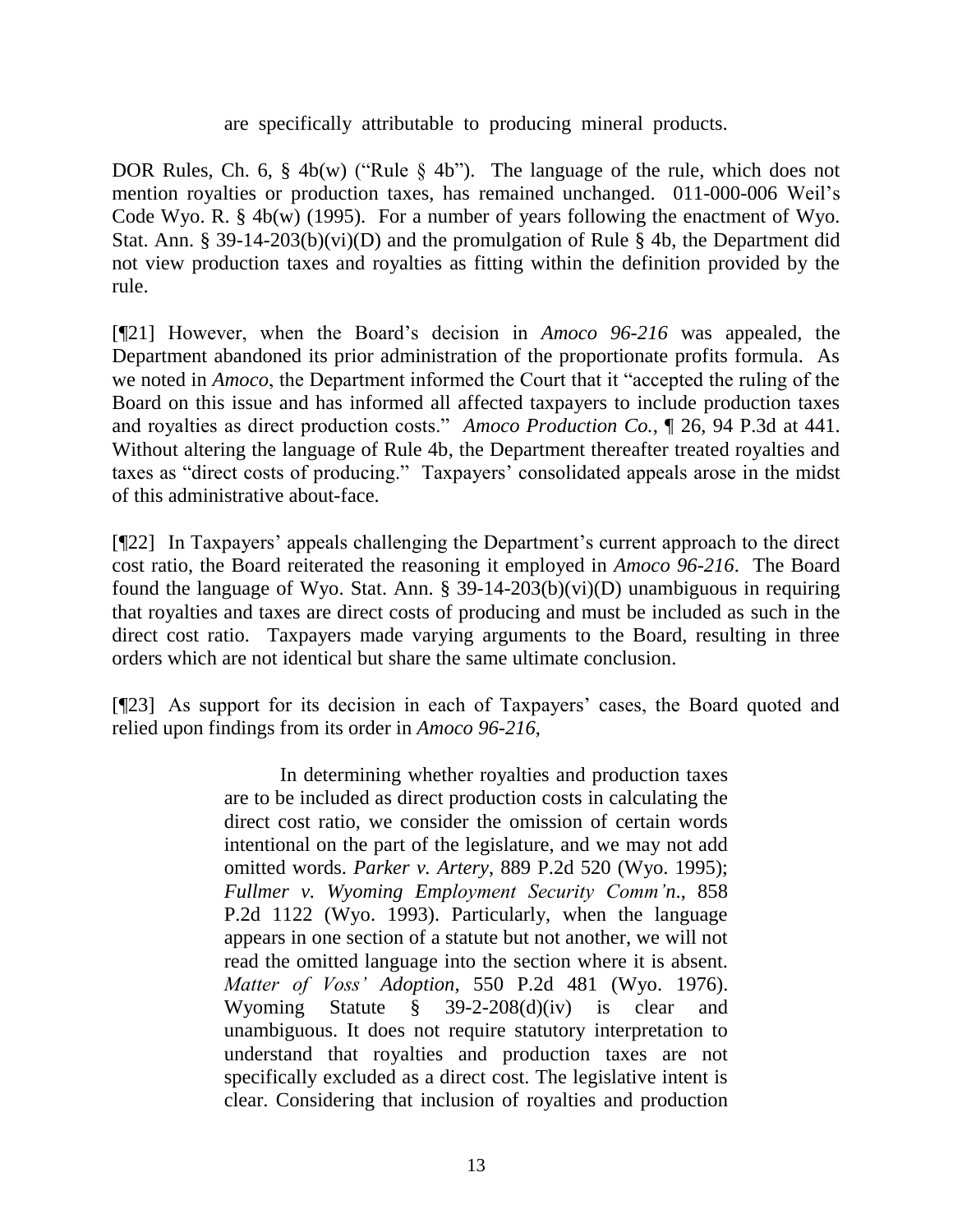costs in the direct cost formula reaches the closest calculation to what are actual costs, the clear reading of the statute is the most realistic result and there is no need to resort to legislative intent.

The legislature specifically excluded royalties and production taxes from the definition of direct costs to be used for purposes of the direct cost ratio used in valuing coal under the proportionate profits methodology. *Wyo. Stat. § 39-2- 209(d)(iv)*. Likewise, the legislature specifically excluded royalties and production taxes as direct costs to be used in the formula calculation for valuation of bentonite. *Wyo. Stat. § 39-2-211(d)(i)(c)*. By excluding these costs in the other mineral valuation statutes, the legislature clearly evidenced its understanding that royalties and production taxes are direct costs of production. Because the legislature did not exclude royalties and production taxes from the direct cost of production of oil and gas, we conclude they must be included.

[¶24] In these consolidated appeals, Taxpayers have taken different approaches to challenging the Board"s ultimate conclusion, coordinating their arguments to cover a spectrum of sub-issues. In our discussion, a reference to an argument asserted by Taxpayers may be one which was only briefed by one Appellant but is not unfairly generalized to reflect Taxpayers" position overall. Ultimately, Taxpayers argue that the Board misinterpreted Wyo. Stat. Ann. § 39-14-203(b)(vi)(D).

[¶25] We have not previously construed Wyo. Stat. Ann. § 39-14-203(b)(vi) to determine the components of the direct cost ratio. We turn to our well-established rules of statutory interpretation. The paramount consideration is to determine the legislature"s intent, which must be ascertained initially and primarily from the words used in the statute. *State ex rel. State Department of Revenue v. Union Pac. R.R. Co.*, 2003 WY 54, ¶ 12, 67 P.3d 1176, 1182 (Wyo. 2003). We look first to the plain and ordinary meaning of the words to determine if the statute is ambiguous. *Id.* A statute is clear and unambiguous if its wording is such that reasonable persons are able to agree on its meaning with consistency and predictability. Conversely, a statute is ambiguous if it is found to be vague or uncertain and subject to varying interpretations. *Id*. If we determine that a statute is clear and unambiguous, we give effect to the plain language of the statute. *Petroleum Inc. v. State Bd. of Equalization*, 983 P.2d 1237, 1240 (Wyo. 1999).

[¶26] Taxpayers assert that the statute is ambiguous because direct costs of producing are not defined. They contend the ambiguity should be resolved in their favor and in accordance with Rule § 4b. Alternatively, if we find the statute unambiguous, Taxpayers argue that the Board"s interpretation was wrong. According to Taxpayers, the specific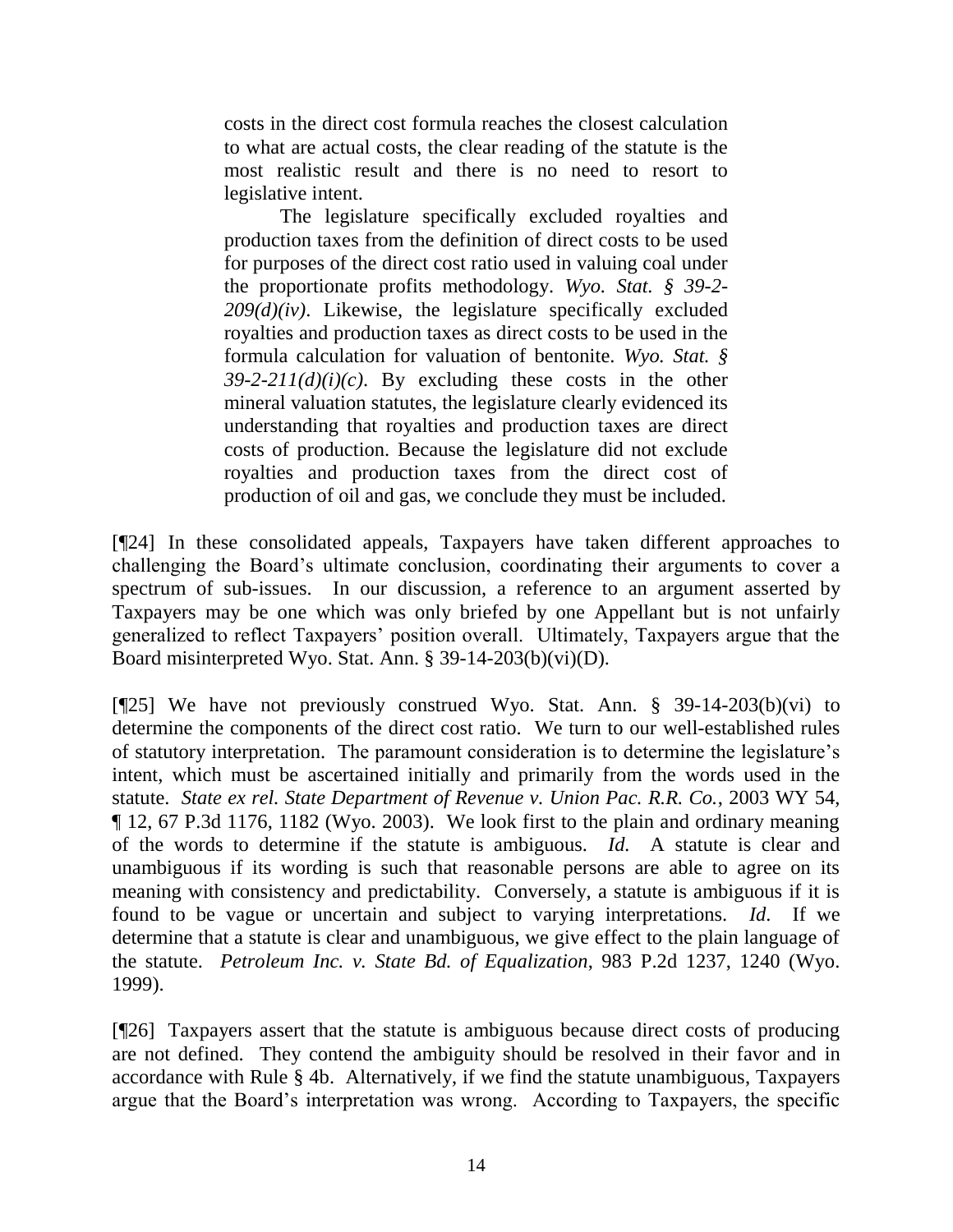mention of royalties and production taxes in the first and final steps of the statutory formula demonstrates that those items are not intended to be included in the direct cost ratio.

[¶27] In response, the Department argues that the statute is not ambiguous in requiring royalties and taxes to be included in the direct cost ratio. The Department reasons that direct costs of producing must include those items which are required to be paid in order for oil and gas to be produced, and producing oil and gas results in the payment of royalties and taxes. Adopting the reasoning of the Board, the Department argues that the specific exclusion of royalties and production taxes from the direct cost definitions in similar statutes for coal and bentonite reflects an unambiguous intent that those items be included in the oil and gas direct cost ratio.

[¶28] We have recognized that divergent opinions among parties as to the meaning of a statute may be evidence of ambiguity but is not conclusive. *UPRC*, ¶ 12, 67 P.3d at 1182-83. Additionally, the Department"s struggle to administer Wyo. Stat. Ann. § 39-14-  $203(b)(vi)(D)$  seems to indicate a lack of clarity concerning the statute's meaning. However, administrative ambivalence, alone, does not create ambiguity. *Amoco v. State Bd. of Equalization*, 797 P.2d 552, 555 (Wyo. 1990) ("Whether the statute was applied in an inconsistent manner is a different question from whether the statute itself is ambiguous."). Ultimately, whether a statute is ambiguous is a matter of law to be determined by the court. *UPRC*, ¶ 12, 67 P.3d at 1183.

[¶29] The plain language of Wyo. Stat. Ann. § 39-14-203(b)(vi)(D) does not specify that royalties and production taxes are to be either included or excluded as direct costs of producing. Neither of the interpretations urged by the parties is unreasonable, and either reading of the statute supplies a plausible legislative intent. Accordingly, we find the statutory proportionate profits formula susceptible to varying meanings, and therefore, ambiguous.

[¶30] The Department makes several arguments in support of the Board"s finding of an unambiguous legislative intent to include royalties and production taxes in the direct cost ratio. We will address these arguments in order to explain why the Board"s finding was in error. First, the Department asserts that we can find a clear statement of legislative intent by comparing the language in the statutory formulas for coal and bentonite with Wyo. Stat. Ann. § 39-14-203(b)(vi)(D). Sections 39-14-103(b)(vii) (LexisNexis 2005) and 39-14-403(b)(iv)(A) (LexisNexis 2005) of the Wyoming Statutes authorize proportionate profits methods to value coal and bentonite. These provisions were enacted in the same legislative session as Wyo. Stat. Ann.  $\S$  39-14-203(b)(vi)(D), as part of the overhaul of Wyoming's taxation system. 1990 Wyo. Sess. Laws ch.  $54<sup>11</sup>$  We are able to

 $\overline{a}$ 

<sup>&</sup>lt;sup>11</sup> Wyoming's tax structure changed significantly following this Court's decision in *Rocky Mountain Oil and Gas Ass'n v. State Bd. of Equalization*, 749 P.2d 221 (Wyo. 1987) and subsequent constitutional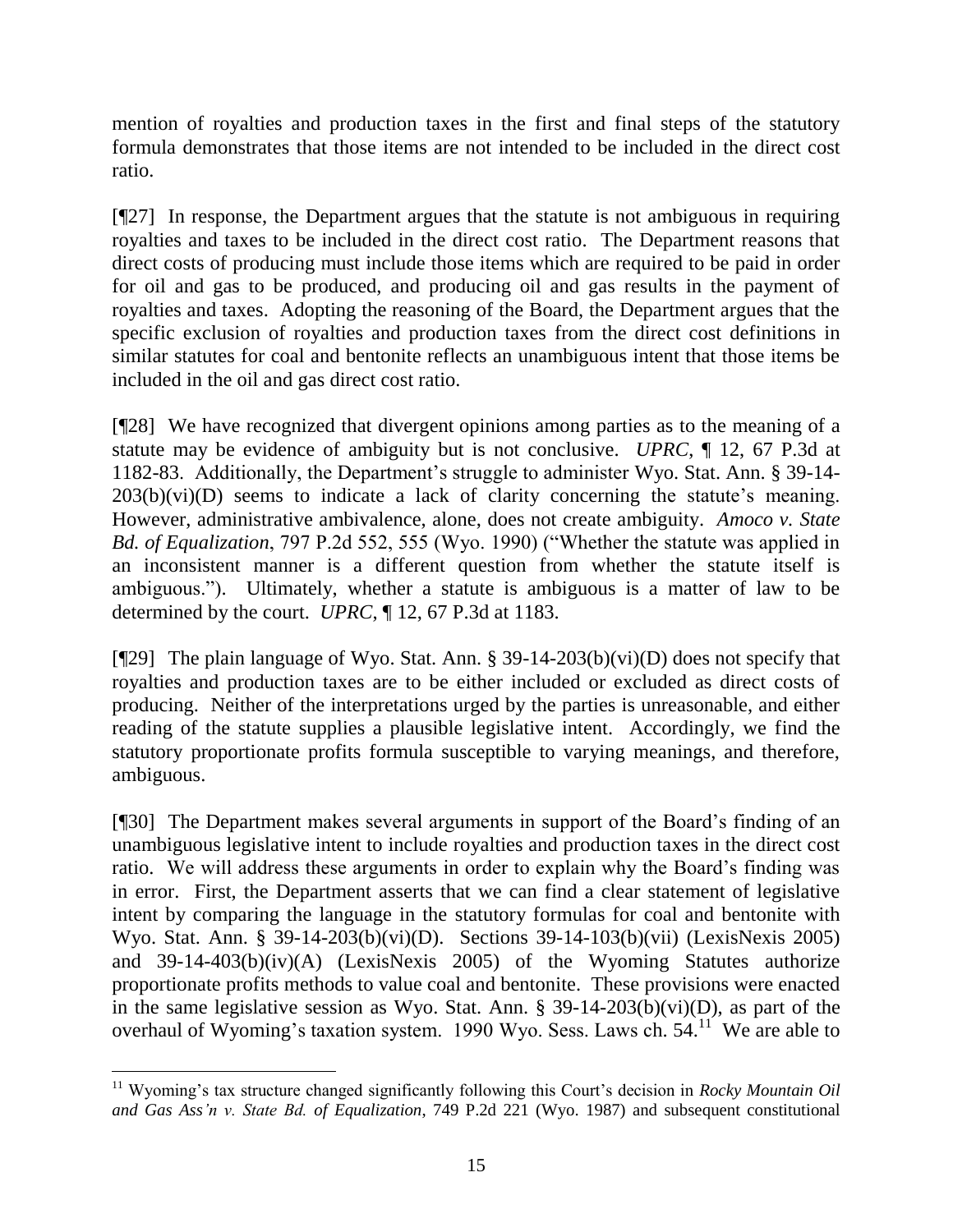discern some cohesive and harmonious intent reflected in the statutes pertaining to mine product taxes from the parallel structure of Chapter 14 of Title 39 of the Wyoming Statutes.<sup>12</sup> However, comparative review of these other formulas only confirms the ambiguity presented by Wyo. Stat. Ann. § 39-14-203(b)(vi)(D).

[¶31] We have had several opportunities to delve into classification of costs under Wyo. Stat. Ann. § 39-14-103(b), the statutory proportionate profits formula for coal. *Powder River Coal v. Dept. of Revenue*, 2006 WY 137, 145 P.3d 442 (Wyo. 2006); *Powder River Coal*, 38 P.3d 423; *Wyodak Resources Dev. Corp. v. State Bd. of Equalization*, 9 P.3d 987, 990 (Wyo. 2000).<sup>13</sup> We have recognized that the proportionate profits formula for coal is a modification of a method used by the Internal Revenue Service, with the stated objective of ascertaining "gross income from mining by applying the principle that each dollar of the total costs paid or incurred to produce, sell, and transport the first marketable product . . . earns the same percentage of profit. 26 C.F.R.  $\S$  1.613-4(d)(4) (2001)." *Powder River Coal*, ¶ 8, 38 P.3d at 427. Recently, we commented:

> While we can assume the legislature believed it was putting to rest all of the debate concerning mineral valuation when it completely revamped the mineral taxation statutes in 1990, the industry, the responsible agencies, and the courts continue to be faced with a seemingly never-ending series of scenarios calling into question what the legislature intended with regard to the categorization of costs in the context of the

amendments. *See Union Pacific Resources Co.*, 839 P.2d at 361. The changes reflected the holding in *Rocky Mountain Oil and Gas* that defining taxable value is a legislative function that cannot be delegated. *Rocky Mountain Oil and Gas Ass'n,* 749 P.2d at 241. *See* 1990 Wyo. Sess. Laws ch. 54; 1991 Wyo. Sess. Laws ch. 174.

 $\overline{a}$ 

In 1998, the legislature repealed and recodified its original enactments of these provisions, as well as many other tax administration provisions enacted during the 1990 legislative session. 1998 Wyo. Sess. Laws ch. 5, §§ 4-6; *See also* Wyo. Stat. Ann. § 39-2-208 (Michie 1997) (repealed). Other than renumbering and reorganization, no substantive changes occurred which impact our decision in this case. Accordingly, this opinion refers to the current codification of the cited statutes.

 $12$  Chapter 14 of Title 39 of the Wyoming Statutes provides for mine product taxes, and within that chapter, Articles 1, 2 and 4, relate to coal, oil and gas, and bentonite, respectively. These articles are similarly structured. Each article first provides definitions. *See* Wyo. Stat. Ann. §§ 39-14-101, -201, and - 401. The second statute in each article is the administrative provision. *See* Wyo. Stat. Ann. §§ 39-14- 102, -202, and -402. The third provision in each article is the imposition statute, including the proportionate profits formulas under subsection (b). *See* Wyo. Stat. Ann. §§ 39-14-103, -203, and -403.

 $13$  Earlier cases also discussed the proportionate profits type of valuation methodology. Such approaches to valuing coal predate the current mineral taxation statutory scheme. *E.g.*, *Amax Coal Co. v. Board of Equalization*, 819 P.2d 834, 839 (Wyo. 1991); *Hillard v. Big Horn Coal Company*, 549 P.2d 293 (1976); *C F & I Steel Corp. v. State Board of Equalization,* Wyo*.*, 492 P.2d 529 (1972).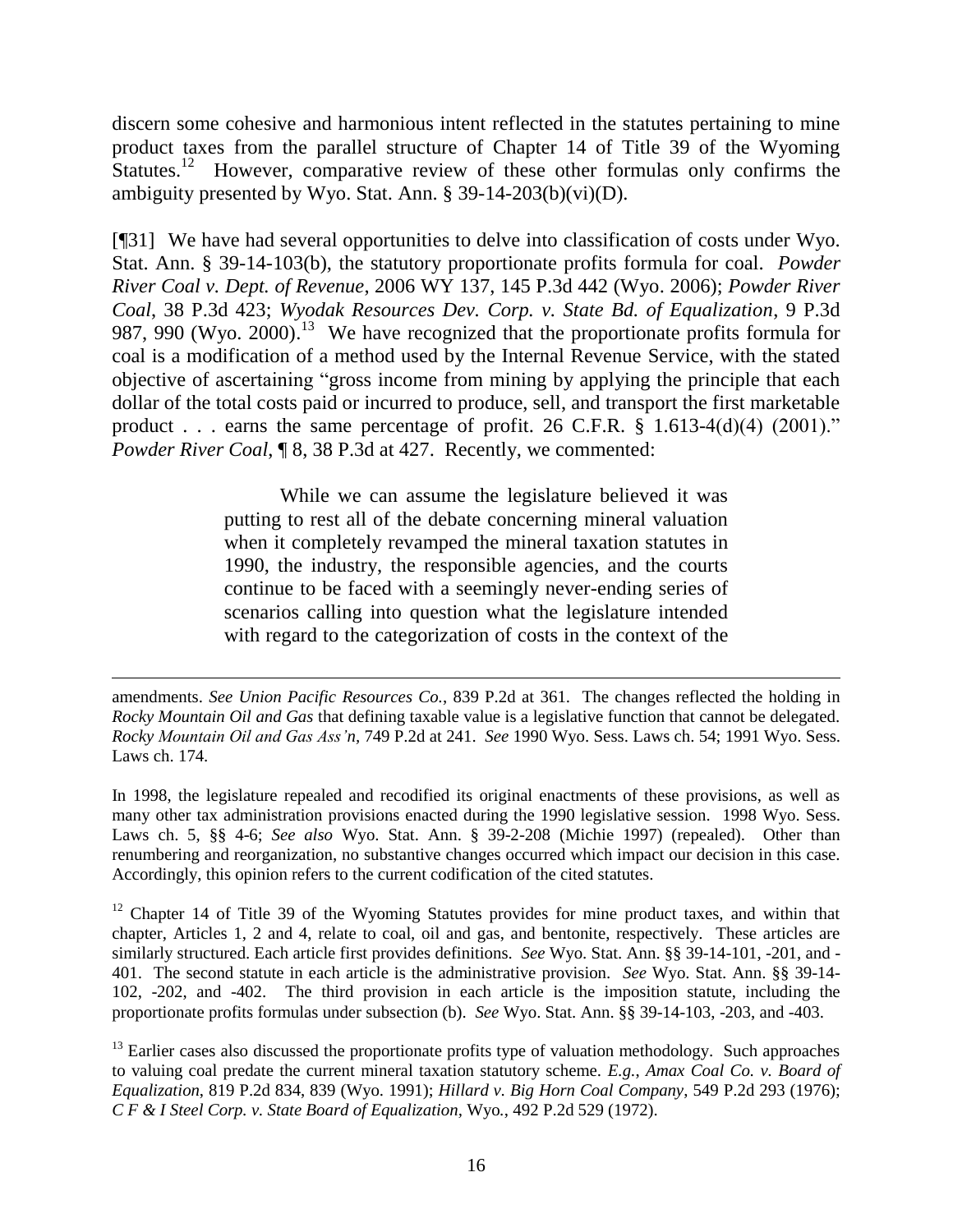proportionate profits method of valuation. Given our charge is to discern legislative intent, we must glean what we can from the sometimes meager statutory language.

*Powder River Coal*, ¶ 12, 145 P.3d at 447.

[¶32] Our task in this case is even more challenging because the language of Wyo. Stat. Ann. § 39-14-203(b)(vi)(D) is scant compared to that of its coal counterpart. The coal formula is set forth in Wyo. Stat. Ann. § 39-14-103(b)(vii), which provides:

> For coal sold away from the mouth of the mine pursuant to a bona fide arms-length sale, the department shall calculate the fair market value of coal by multiplying the sales value of extracted coal, less transportation to market provided by a third party to the extent included in sales value, all royalties, ad valorem production taxes, severance taxes, black lung excise taxes and abandoned mine lands fees, by the ratio of direct mining costs to total direct costs. Nonexempt royalties, ad valorem production taxes, severance taxes, black lung excise taxes and abandoned mine lands fees shall then be added to determine fair market value.

Unlike the oil and gas proportionate profits formula, the components of the coal formula are defined by the statute:

For purposes of this paragraph:

(A) The sales value of extracted coal shall be the selling price pursuant to an arms-length contract. To the extent not included in the selling price pursuant to an arms-length contract, and to the extent that the following represent partial consideration for the value of the coal, sales value shall include the value per ton attributable to the extracted coal for any consideration provided to the seller in the form of heat content adjustments, price escalations or de-escalations, expense reimbursements, capital, facilities or equipment, services for mining, handling, processing or transporting the coal at or near the mine site, or any payment received for the current or past sale of extracted coal, by or on behalf of the purchaser. Sales value per ton shall include consideration provided for the deferral of extraction and sale in the taxable period in which the purchaser receives credit for the payment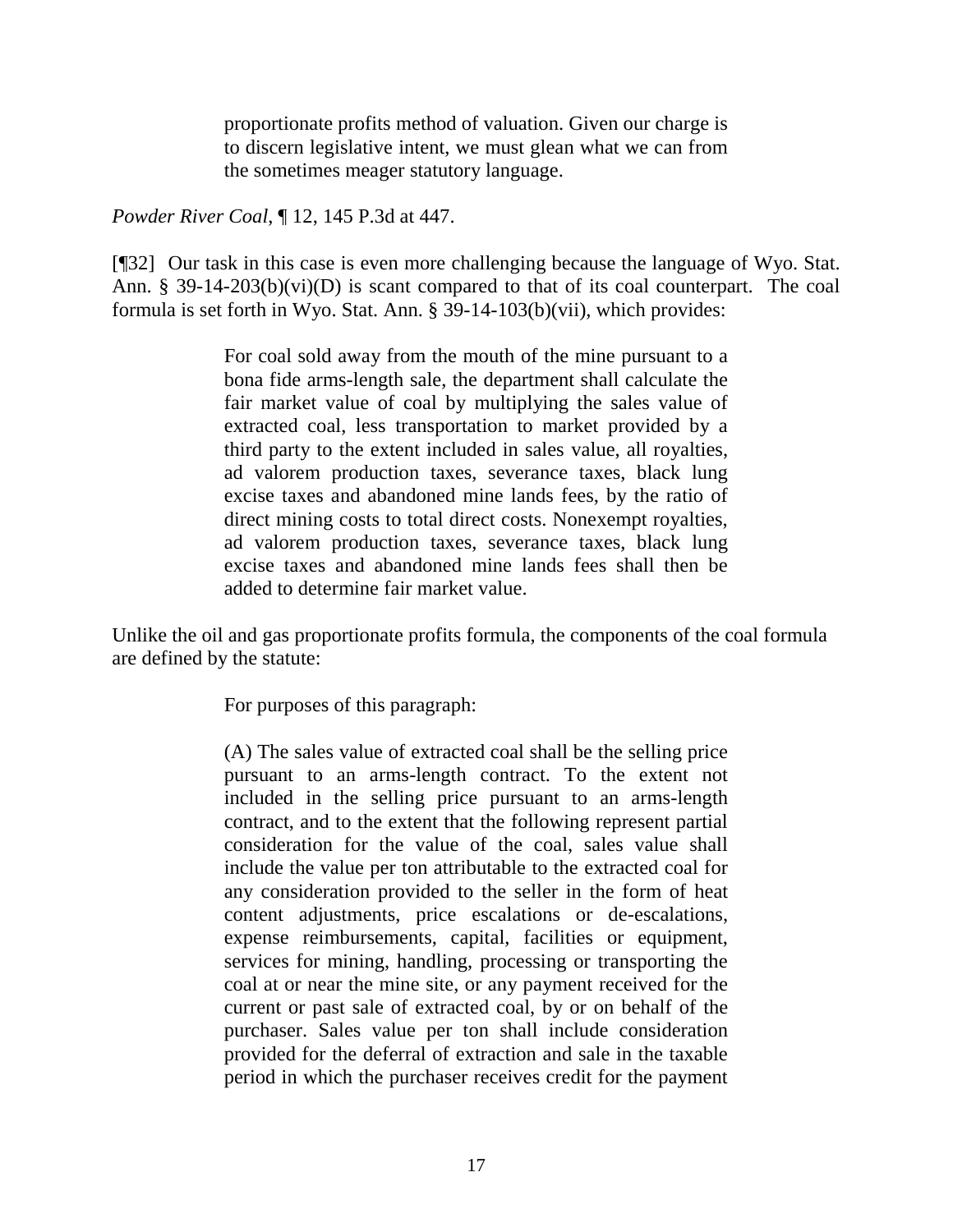as a result of subsequent extraction and sale of the deferred production;

(B) Direct mining costs include mining labor including mine foremen and supervisory personnel whose primary responsibility is extraction of coal, supplies used for mining, mining equipment depreciation, fuel, power and other utilities used for mining, maintenance of mining equipment, coal transportation from the point of severance to the mouth of the mine, and any other direct costs incurred prior to the mouth of the mine that are specifically attributable to the mining operation;

(C) Total direct costs include direct mining costs determined under subparagraph (B) of this paragraph plus mineral processing labor including plant foremen and supervisory personnel whose primary responsibility is processing coal, supplies used for processing, processing plant and equipment depreciation, fuel, power and other utilities used for processing, maintenance of processing equipment, coal transportation from the mouth of the mine to the point of shipment, coal transportation to market to the extent included in the price and provided by the producer, and any other direct costs incurred that are specifically attributable to the mining, processing or transportation of coal up to the point of loading for shipment to market;

(D) **Indirect costs, royalties, ad valorem production taxes, severance taxes, black lung excise taxes and abandoned mine lands fees shall not be included in the computation of the ratio set forth in this paragraph.** Indirect costs include but are not limited to allocations of corporate overhead, data processing costs, accounting, legal and clerical costs, and other general and administrative costs which cannot be specifically attributed to an operational function without allocation.

Wyo. Stat. Ann. § 39-14-103(b)(vii) (emphasis added).<sup>14</sup> We found this statute unambiguous and were able to determine whether a particular cost is a "direct mining

 $\overline{a}$ 

For bentonite sold away from the mouth of the mine, the taxable value shall be calculated by adding to each producer's actual direct cost of

<sup>&</sup>lt;sup>14</sup> The bentonite formula is found in Wyo. Stat. Ann. § 39-14-403(b)(iv)(A):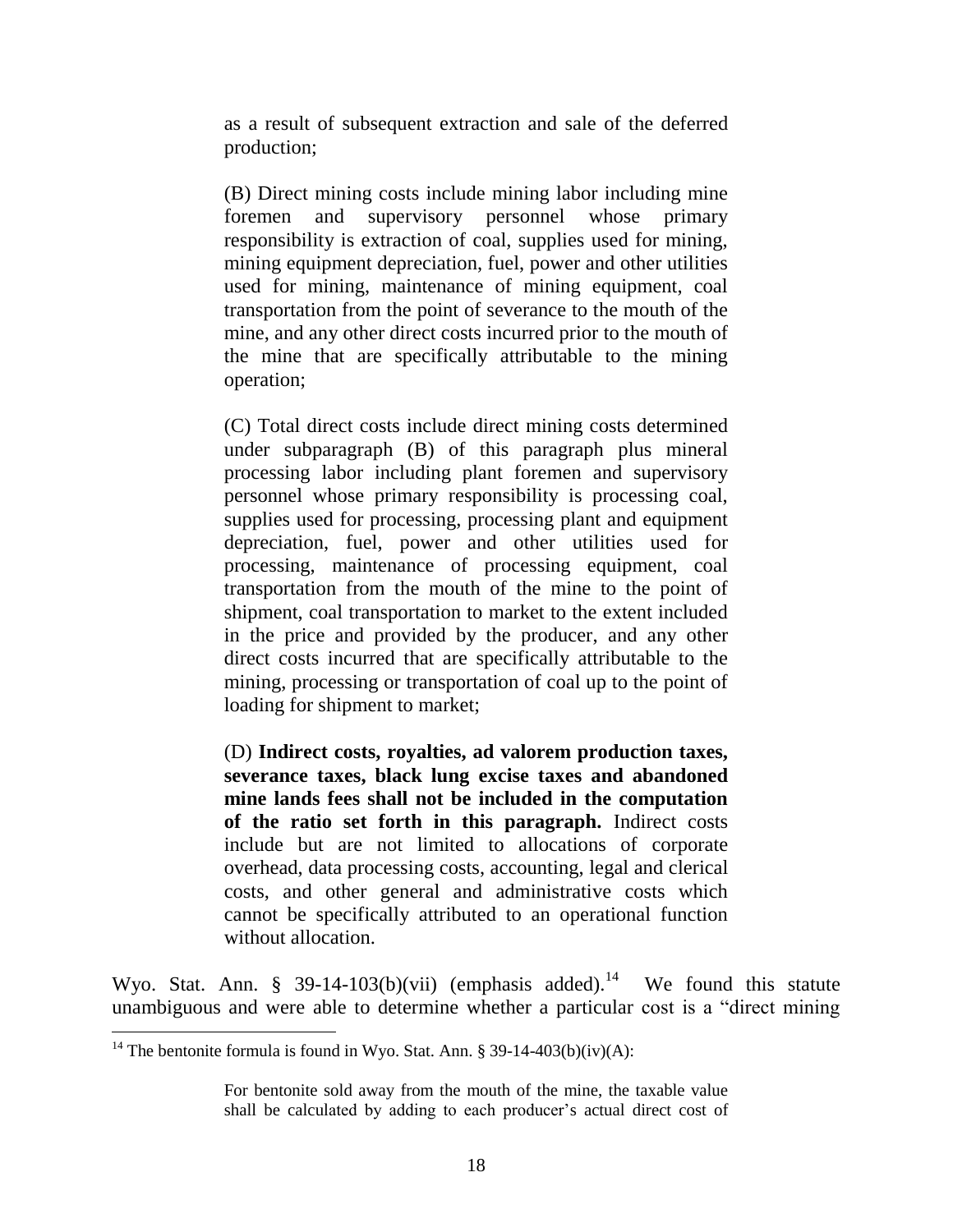cost," by looking to the statutory list of such costs. *Powder River Coal*, ¶ 13, 145 P.3d at 447. However, as we have noted, Wyo. Stat. Ann. § 39-14-203(b)(vi)(D) does not provide a list of "the direct costs of producing" nor any definitions for the components of the formula.

[¶33] Although we agree with the Department that the coal and bentonite statutory formulas express a clear legislative intent to exclude royalties and production taxes as direct costs, we do not view the comparative silence in Wyo. Stat. Ann. § 39-14-  $203(b)(vi)(D)$  as a clear statement of legislative intent. The three statutory formulas are not identical. All contain slightly different elements. One critical difference is that the oil and gas formula does not define its components. The specific exclusions of royalties and taxes in both the coal and bentonite statutes are set forth in expansive subsections defining the components of the formula. These explanatory, or definitional, subsections

> mining per unit, an allocation of indirect costs, overhead and profit, per unit, as determined by the method prescribed in subdivision (I) of this subparagraph plus nonexempt royalty and production taxes per unit.

Additional guidance on cost allocation and the application of an industry wide factor is provided:

(I) The allocation of indirect costs, overhead and profit, shall be determined initially and effective with the implementation of this section, by first calculating a bentonite industry wide percentage add-on factor, … and second by multiplying this initial industry factor times each producer's actual average direct mining costs to mine-mouth per unit, excluding royalty and production taxes. This add-on amount shall be computed prospectively for each producer each year as prescribed in subdivision (III) of this subparagraph;

. . .

 $\overline{a}$ 

(III) … In no event shall the value of the bentonite product include any processing functions or operations regardless of where the processing is performed. As used in this subsection, direct mining costs include but are not limited to mining labor including mine foremen and supervisory personnel whose primary responsibility is extraction of bentonite, supplies used for mining, mining equipment, fuel, power and other utilities used for mining, maintenance of mining equipment, depreciation of mining equipment, reclamation, ad valorem property taxes on mining equipment, transportation of bentonite from the point of severance to the point of valuation and any other costs incurred prior to the point of valuation that are directly and specifically attributable to the mining operation. **Royalty and production taxes shall be excluded from mine mouth cost for purposes of computation.** In no event and under no circumstances shall the value of bentonite be less than the direct mining costs plus nonexempt royalty and production taxes;

Wyo. Stat. Ann. § 39-14-403(b)(iv)(A) (emphasis added).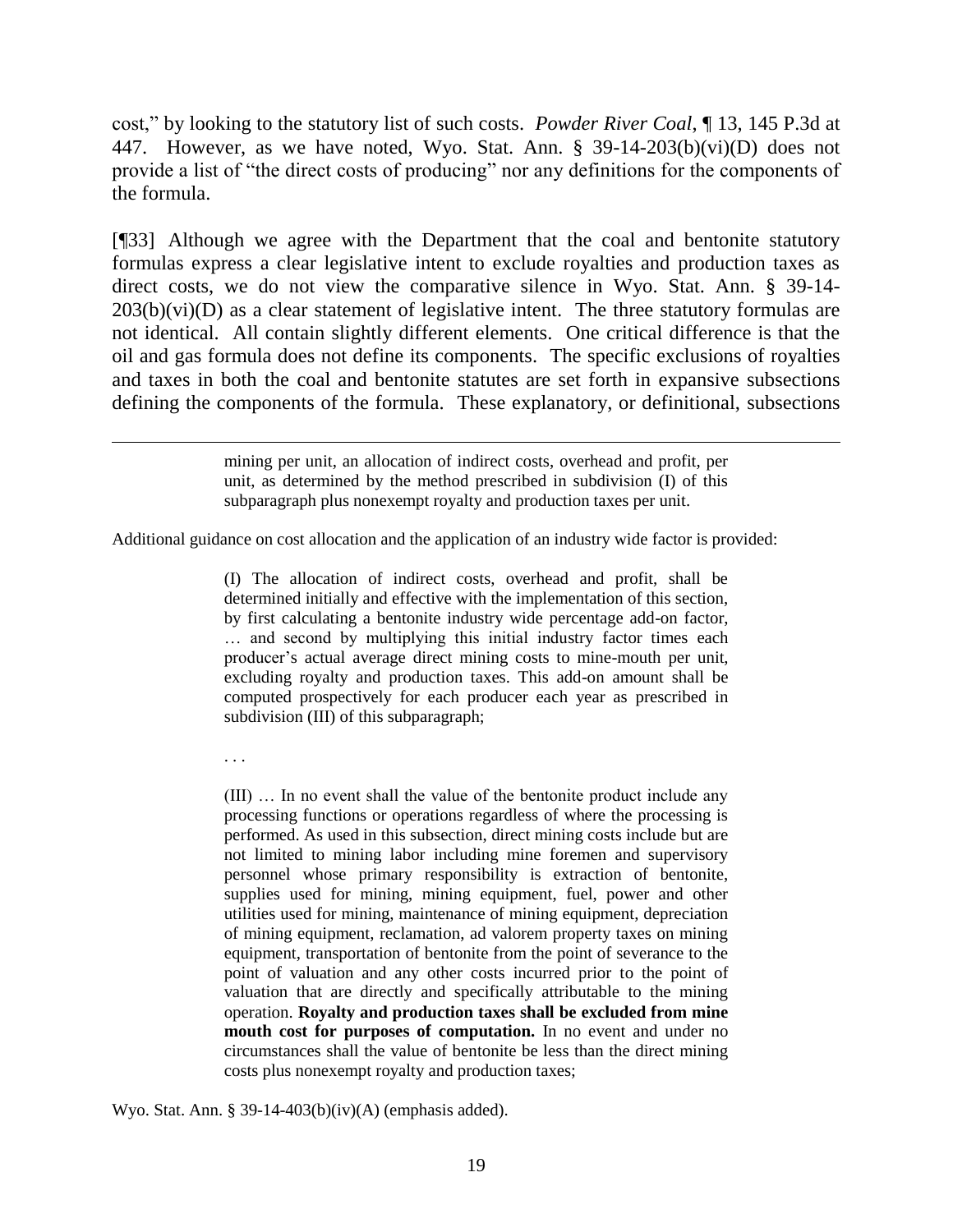are absent from the oil and gas formula. Instead of recognizing the void in the language of Wyo. Stat. Ann. § 39-14-203(b)(vi)(D), the Board found intent where none was expressed. The Board"s conclusion that the legislature knew how to exclude items from various parts of the formula, but chose not to do so for oil and gas, goes too far. It is more accurate to say the legislature knew how to provide definitions for the various components of a proportionate profits statute, but chose not to do so for oil and gas. Rather than omit a specific exclusion from Wyo. Stat. Ann. § 39-14-203(b)(vi)(D), the legislature failed to provide any exclusions, definitions, or directions to identify the direct cost of producing oil and gas. This distinction is important. If the oil and gas proportionate profits formula contained similar, or at least as extensive, definitional subsections, then we might find a comparison to the coal and bentonite formulas more helpful.

[¶34] Additionally, the Department contends that inclusion of royalties and production taxes in the direct cost ratio is compelled by our decision in *Hillard v. Big Horn Coal Company*, Wyo., 549 P.2d 293 (1976). The Board relied upon *Hillard* to find that, as a matter of law, royalties and production taxes are direct costs of producing a mineral. Accordingly, the Board determined that the "direct cost of producing" in Wyo. Stat. Ann. § 39-14-203(b)(vi)(D) unambiguously includes royalties and production taxes.

[¶35] In *Hillard*, we reviewed the Board"s application of a formula it developed for the valuation of coal sold away from the mouth of the mine. The Board adopted the formula, by a minute entry. *Id.*, 549 P.2d at 296.<sup>15</sup> "The real effect of the minute entry, as applied,

 $\overline{a}$ 

The Board unanimously agreed that the value of minerals other than oil, gas and uranium should be determined by the following formula:

**Sales price of processed product f.o.b. contract or commercial carrier, minus all costs to point of determined sales price equals money profit. All costs to point of determined sales price less royalty divided into money profit equals percent of profit. Mining cost less royalty multiplied by percent of profit equals mine profit. Cost of mining plus royalty plus mine profit equals value of mineral as mined. If a sales price can only be obtained at a point after commercial transportation the price used will be that price less the commercial transportation charge.**

Uranium shall be valued by the Circular 5 price on the average yearly grade of each mine, reduced or increased by the percentage of the average yearly sale price of  $U_3O_8$  per lb. The producer's transportation

<sup>&</sup>lt;sup>15</sup> The minute entry formula differed mathematically from the proportionate profits formula in Wyo. Stat. Ann. § 39-14-203(b)(vi)(D) and was not to be used for oil and gas. It provided:

*Minute Entry*. March 26, 1970.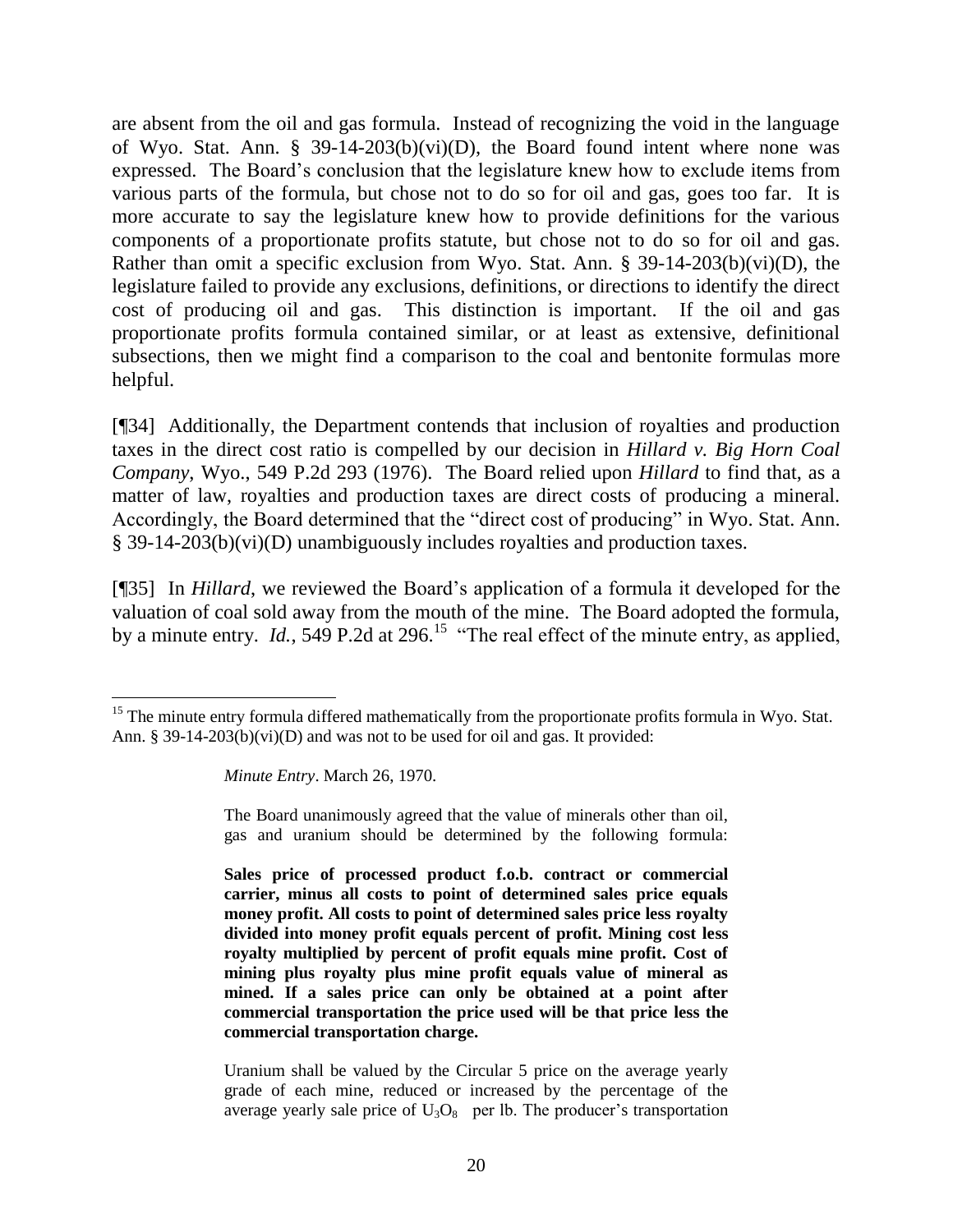is to arrive at the value of the mineral at the mine by separating, as components of the total sales price, the value attributable to processing or transportation and the value of the mineral at the mine." *Id.*, 549 P.2d at 298. Application of the formula resulted in a "value of the coal at the mouth of the mine … found to be the total of the direct mining costs plus the royalty plus the allocation of indirect costs and profit." *Id.*, 549 P.2d at  $299.16$ 

[¶36] *Hillard* involved a formula which allocated indirect costs, and we rejected the notion that royalties could be allocated between mining, processing, and transporting as indirect costs. Our holding that royalties were not indirect costs does not, however, lead to the conclusion that they are direct costs in a different formula. In fact, we differentiated royalties from other mining costs when we stated, "the value of the coal at the mouth of the mine must equal the costs of mining **plus royalty**..." *Id.,* 549 P.2d at 301 (emphasis supplied). Moreover, we emphasized the definition of royalty as an ownership interest, which distinguishes it from other costs incurred during mining.

[¶37] The coal companies in *Hillard* also argued that it was improper to include any of the production and severance taxes as mining costs. Taxes had been allocated as an indirect cost, and this Court did not second guess the decision to allocate them as indirect, rather than direct, costs. *Hillard* did not hold that taxes were a direct cost of mining. *Id.,* 549 P.2d at 302. However, it was recognized that taxes "are a part of the cost that necessarily must be covered by the value of the coal at the mouth of the mine, or otherwise the mining incentive might be lost." *Id*. "The value of the product at the mine must be enough to cover those expenses which must be paid to mine it and also the taxes imposed upon the product in addition to the royalty." *Id.*

> cost shall be deducted on the basis of commercial transportation paid or actual cost plus a reasonable profit.

> Oil, as in the past, will be valued at the contract or posted field price less transportation, if any, to the nearest pipeline tariff point.

*Hillard*, 549 P.2d at 296 (emphasis added).

 $\overline{a}$ 

<sup>16</sup> The formula discussed in *Hillard* was not provided by statute, and mathematically speaking, it is distinguishable from the equation in Wyo. Stat. Ann. § 39-14-203(b)(vi)(D) because it involved not only the application of a ratio, but the deduction of costs as well. Use of these cost-deducting formulas was somewhat limited because, if costs were high, deductions could result in a negative or zero taxable value, as was noted in *Hillard*. *Id.,* 549 P.2d at 298. *See also Exxon Corp. v. Board of County Comm'rs*, 987 P.2d 158, 160 (Wyo. 1999). In this regard, these formulas also resemble the netback formula. Wyo. Stat. Ann. § 39-14-203(b)(vi)(C). The potential to yield no taxable value under these formulas explains the prohibition on use of the netback formula for producer/processors like Taxpayers in this case. *Id.* It also causes us to question the wisdom of applying language in *Hillard* to an entirely different formula.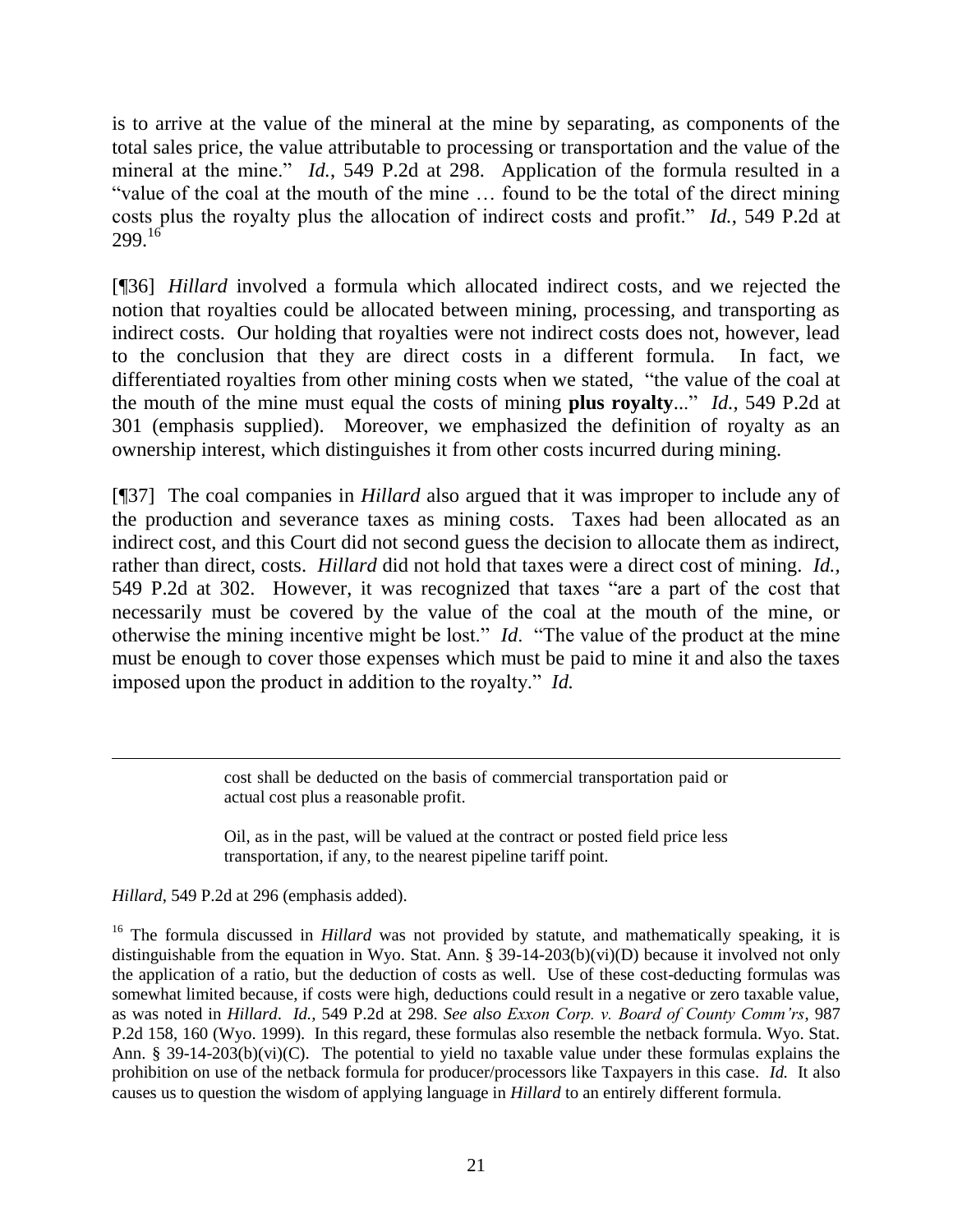[¶38] To summarize, *Hillard* provides a few salient principles applicable to this case. Royalties must be a full component of the taxable value of the mineral at the point of valuation, and no allocation to non-mining functions is appropriate. In addition to royalties, taxes are a necessary expense that the value of the produced mineral must cover. We disagree with the Board that the question of the proper components of the direct cost ratio in the proportionate profits formula was decided in *Hillard*. Rather, *Hillard* requires the full value of non-exempt royalties to be included in the taxable value of the mineral, and suggests that production taxes should be treated similarly.

[¶39] Contrary to the Department's assertions, Taxpayers' reading of Wyo. Stat. Ann. §  $39-14-203(b)(vi)(D)$  does not violate these principles. The proportionate profits formula is consistent with *Hillard*, without including royalties and taxes in the direct cost ratio, because non-exempt royalties and taxes are not allocated between processing and other functions. Non-exempt royalties and production taxes are added in the last step of the formula. As a result of this last step, the resulting taxable value includes the full value of both non-exempt royalties and production taxes. We do not find *Hillard* determinative of the issue in this case.

[¶40] We must therefore resolve the ambiguity in Wyo. Stat. Ann. § 39-14-  $203(b)(vi)(D)$ . Taxpayers refer us to the Department's administrative interpretation of the statute as set forth in Rule § 4b. Administrative rules and regulations have the force and effect of law, and an administrative agency must follow its own rules and regulations or face reversal of its action. *Painter v. Abels*, 998 P.2d 931, 938 (Wyo. 2000). Both parties acknowledge that the Department is bound by its rules that are consistent with the statute.

[¶41] Taxpayers contend that, as defined by Rule § 4b, the "direct costs of producing" do not include royalties and production taxes. They assert that the Board failed to properly consider and give effect to Rule § 4b in rendering its decision. We find merit in Taxpayers" position.

[ $[42]$  Because the Board found that Wyo. Stat. Ann. § 39-14-203(b)(vi)(D) unambiguously treats royalties and production taxes as direct costs of production, it gave minimal consideration to the Department"s rule defining those costs. The Board reasoned that either Rule § 4b must be harmonized with its interpretation of Wyo. Stat. Ann. § 39-  $14-203(b)(vi)(D)$  or the rule must be disregarded because it was in conflict with the clear meaning of the statute. Our finding that the statute is ambiguous requires analysis of Rule § 4b. The Board is required to "[d]ecide all questions that may arise with reference to the construction of any statute affecting the assessment, levy and collection of taxes, **in accordance with the rules, regulations, orders and instructions prescribed by the department.**" Wyo. Stat. Ann. § 39-11-102.1(c)(iv) (LexisNexis 2005) (emphasis added). "The legislature has developed a framework in which valuation is the unique function of the Department. Not even the Board can challenge that function by changing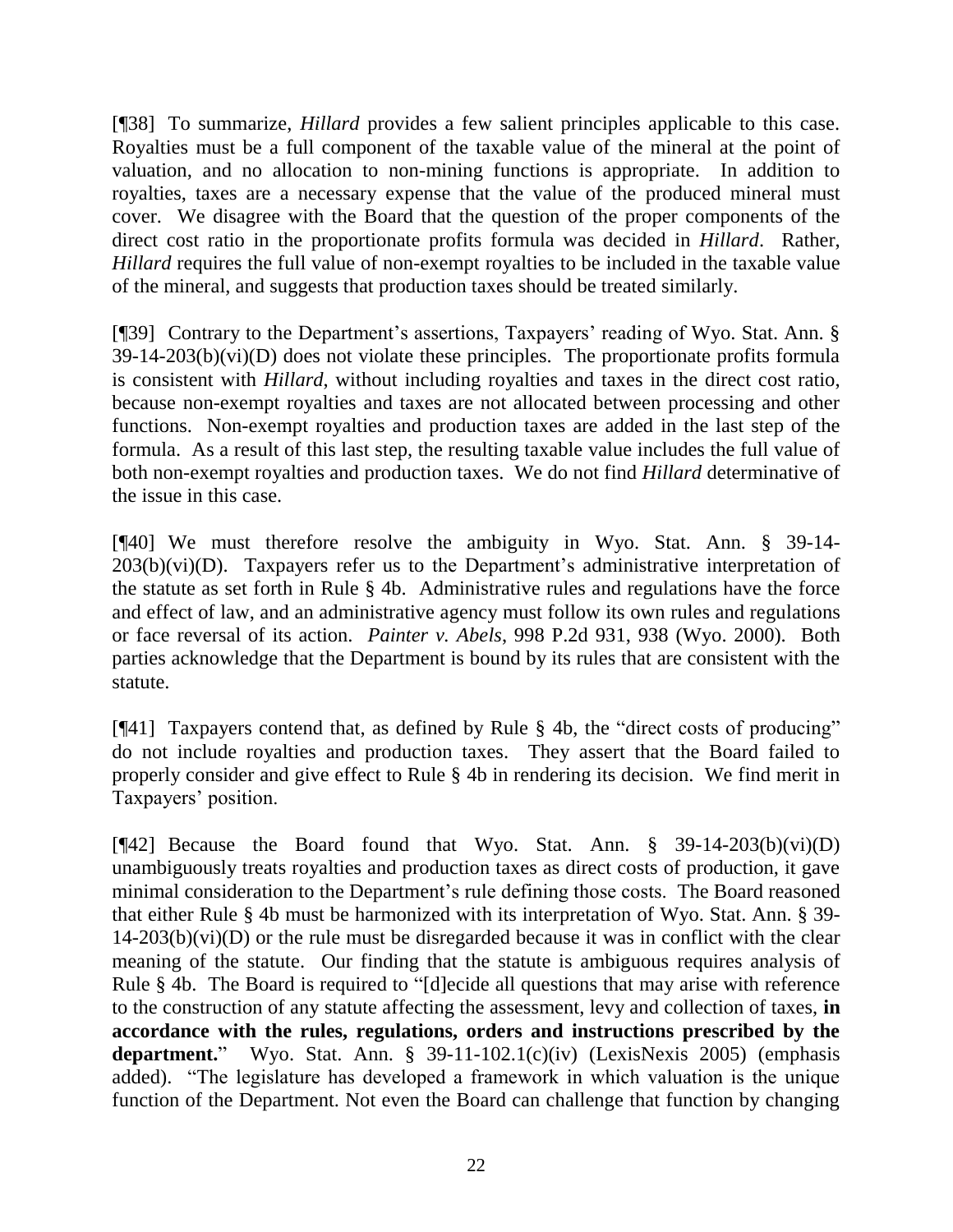definitions adopted by the Department." *Amoco Production Co.*, ¶ 22, 94 P.3d at 439. The Board failed to recognize the significance of Rule § 4b.

[¶43] We interpret rules in the same manner as statutes, looking first to the plain language. Rule § 4b provides an extensive list of items which are to be considered "direct costs of producing." Royalties and production taxes are not mentioned. Prior to *Amoco 96-216*, the Department's application of the rule was consistent with this omission because it did not consider these items to be direct costs of producing in the proportionate profits formula. Currently, the Department asserts a different reading of Rule § 4b. It maintains that royalties and taxes may be included under the catch-all language as "other direct costs incurred prior to the point of valuation that are specifically attributable to producing mineral products." DOR Rules, Chap. 6, § 4b(w).

[¶44] We will defer to an administrative agency"s construction of its rules unless that construction is clearly erroneous or inconsistent with the plain meaning of the rules. *Pinther v. Department of Admin. & Info*., 866 P.2d 1300, 1302 (Wyo. 1994). The Department has applied different interpretations of Rule § 4b over time, initially taking an approach consistent with Taxpayers' position in this appeal.<sup>17</sup> We are inclined to attribute more weight to this earlier interpretation.<sup>18</sup> "[A]dministrative interpretation

 $\overline{a}$  $17$  Taxpayers assert that the Department's change of position required it to promulgate a new rule. We are sympathetic to this claim, having stated: "[I]t is unfair and unlawful for an administrative agency to establish a policy requiring taxation at a late hour contrary to plainly stated language already relied upon by taxpayers without first giving adequate notice and warning and clarifying its position for the benefit of taxpayers." *UPRC*, ¶ 17, 67 P.3d at 1184. Formal rule adoption also seems indicated by Wyo. Stat. Ann. § 39-11-102(d)(i) (LexisNexis 2005). However, our resolution of this case makes it unnecessary to address this argument.

 $18$  We also reject the notion that the Department was simply mistaken during the first decade it administered Wyo. Stat. Ann. §  $39-14-203(b)(vi)(D)$ . The Department's first interpretation of its rule carries more weight, as expressed by a Florida court:

Here the Department admittedly used one formula for the years 1974, 1975 and 1976, which did not include the severance tax as an element of "value"; then in 1977 the Department changed its formula by treating the severance tax as a cost to the taxpayer which it added to "value" of the minerals at the point of severance, even though there had been, in the meantime, no change in the statutory definition of "value," no change in administrative regulations pertaining to the severance tax, and no change in the industry which would justify a change in the computation of the taxable value of the phosphate. Furthermore, although amendments to the law were made in 1975 and 1977, the legislature did not redirect the Department as to the manner of determining the value upon which the tax should be assessed. A rule of statutory construction frequently applied is that the interpretation by an agency charged with administering a statute is to be given substantial weight. This rule has an even greater application when the agency attempts to change its administrative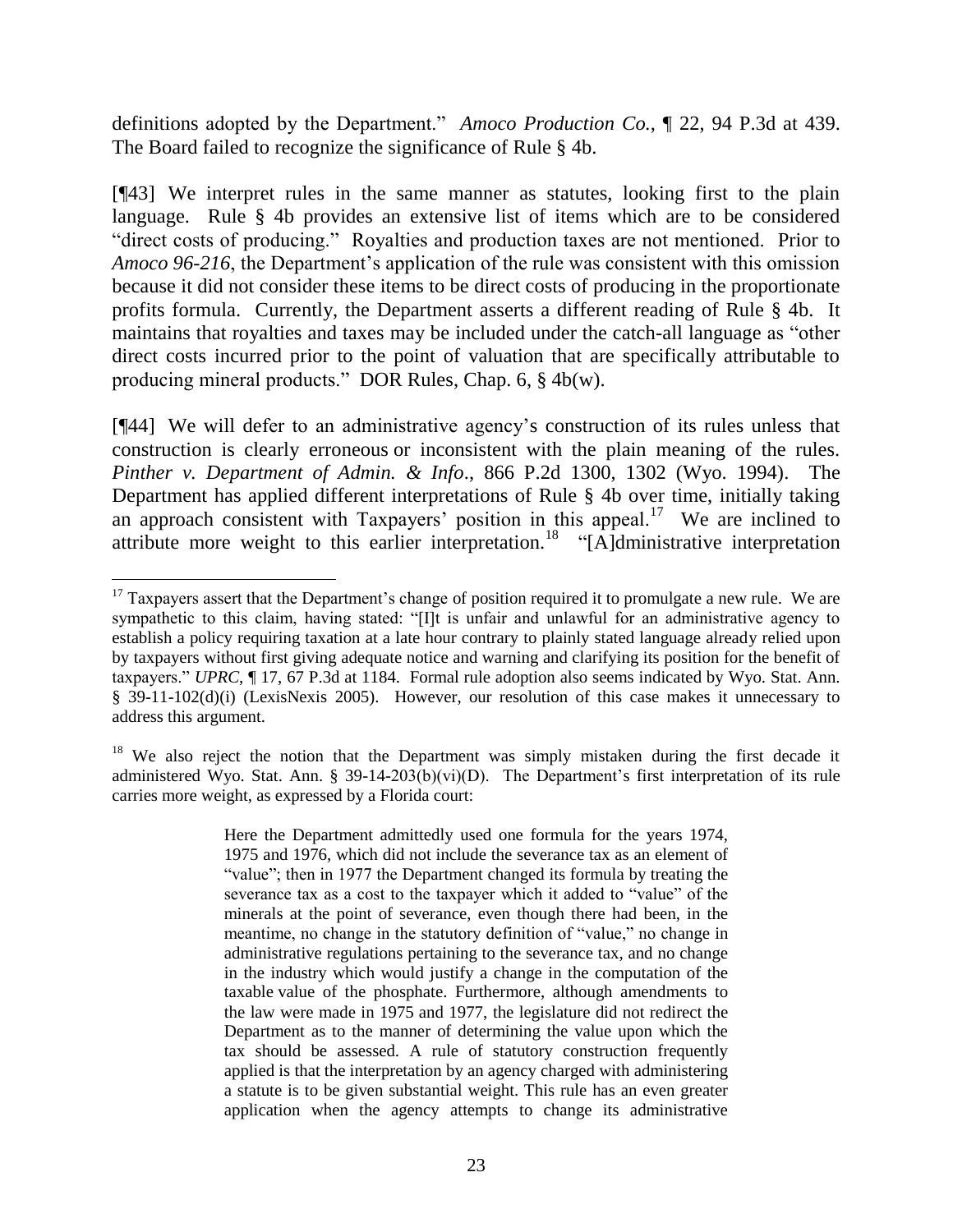developed during, or shortly before, the litigation in question is entitled to less weight than that of a long-standing administrative interpretation of administrative rules." Norman J. Singer, 1A *Statutes and Statutory Construction* § 31:6, p. 730 (6th ed. 2002). More importantly, we must reject the Department's current interpretation of Rule § 4b because it is contrary to the rule's plain language.

[¶45] Again, Rule § 4b provides:

"Direct costs of producing" includes labor for field and production personnel whose primary responsibility is extraction of crude oil, lease condensate, natural gas and other mineral products removed from the production stream before processing; materials and supplies used for and during the production process; depreciation expense for field equipment used to take the production stream from the wellhead to the point of valuation; fuel, power and other utilities used for production and maintenance; gathering and transportation expenses from the wellhead to the point of valuation; ad valorem taxes on production and transportation equipment; intangible drilling costs, including dry hole expense; **and other direct costs incurred prior to the point of valuation that are specifically attributable to producing mineral products.**

(Emphasis added.)

 $\overline{a}$ 

[¶46] To determine whether royalties and production taxes can be considered "other direct costs" contemplated by Rule § 4b, we apply the doctrine of *ejusdem generis*. "Such general words, following an enumeration of words with specific meanings, should be construed to apply to the same general kind or class as those specifically listed." *Powder River Coal*,  $\P$  19, 38 P.3d at 429. Applying this principle to Rule § 4b, one easily concludes that the detailed list of costs are not in the same class or of the same nature as royalties or production taxes. The rule identifies certain expenses for labor, materials,

*Miller v. Agrico Chemical Co*., 383 So.2d 1137, 1139 (Fla. Dist. Ct. App. 1980).

interpretation of the statute without any known or readily discernable reason for doing so. In this instance, we give greater weight to the first administrative interpretation, and reject its later unsolicited revision. *See Hillsborough County Environmental Protection Commission v. Frandorson Properties*, 283 So.2d 65, 68 (Fla. 2nd DCA 1973); *Heftler Construction Company v. Department of Revenue*, 334 So.2d 129 (Fla. 3rd DCA 1976). Accordingly, we affirm the decision of the trial judge awarding a refund of 1977 taxes, and requiring computation without reference to the Department's amended formula.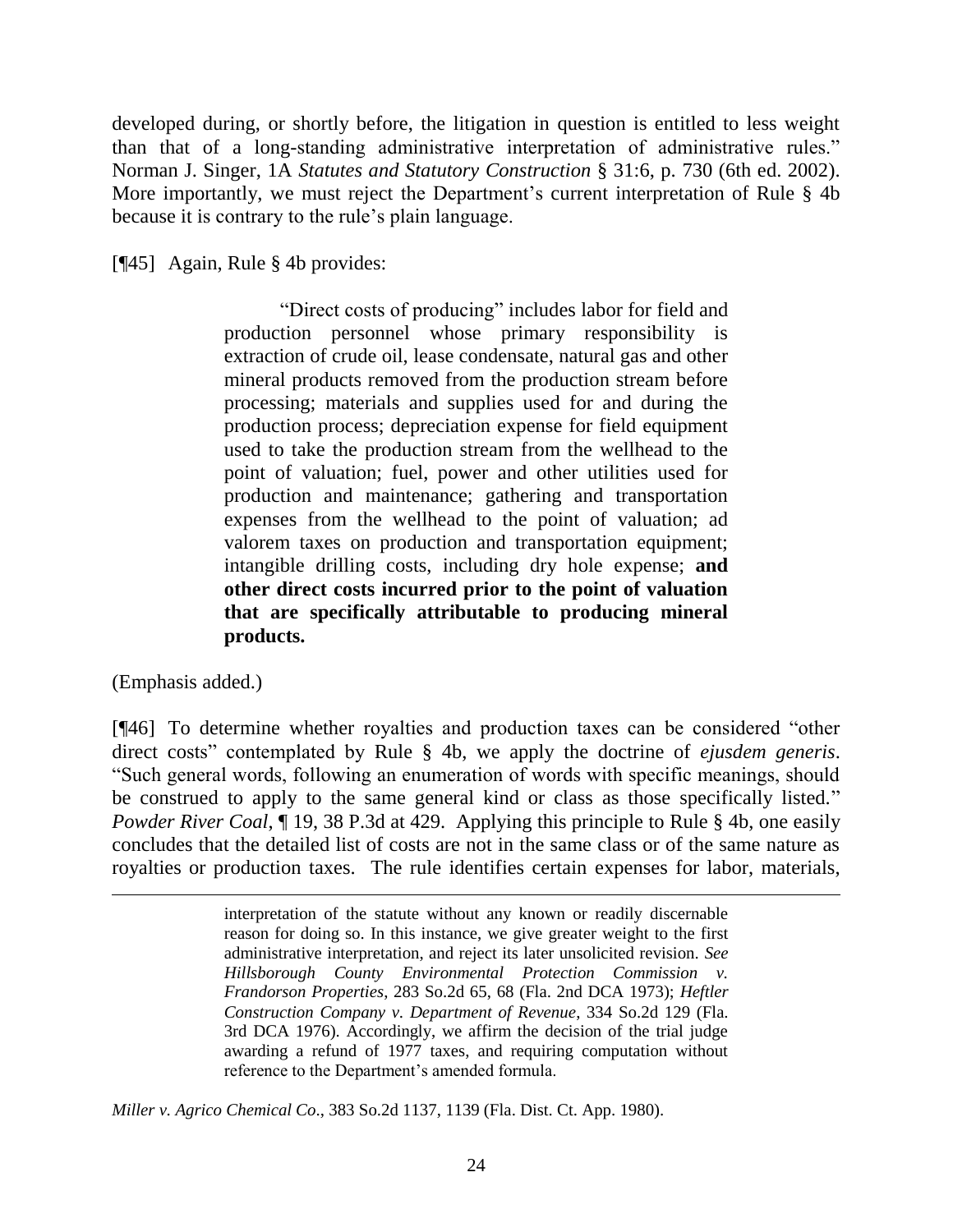and supplies, depreciation for field equipment, and fuel, power, and other utilities that should be considered direct costs of producing. Additionally, the rule specifies "ad valorem taxes on production and transportation equipment." It does not make sense that this specific type of tax would be listed, while the more general, and presumably greater, tax obligation would be relegated to the catch-all provision. Similarly, royalties are a predictable and significant item likely involved in every production scenario. Given the significance of royalties and production taxes in oil and gas production, we would expect those items to be enumerated as direct costs of producing. The omission of royalties and production taxes from Rule § 4b must have been deliberate.

[¶47] We find the language of Rule § 4b clear and unambiguous. Royalties and production taxes are not "direct costs of producing." Excluding these items from the direct cost ratio does not conflict with Wyo. Stat. Ann. §  $39-14-203(b)(vi)(D)$ , and we find it appropriate to resolve the ambiguity in the statute in accordance with the plain language of the Department's rule interpreting it. Accordingly, we hold that royalties and production taxes should not be included as direct costs of producing in the direct cost ratio of the oil and gas proportionate profits formula.

[ $[$ 48] Moreover, resolving the ambiguity in Wyo. Stat. Ann. § 39-14-203(b)(vi)(D) in a manner favorable to Taxpayers is appropriate. The formula directly impacts the amount of tax, and should be construed as an imposition statute. Statutes levying taxes should not be extended, by implication, beyond the clear import of the language used, or their operations enlarged to embrace matters not specifically addressed. *Amoco Production Co.*, ¶ 18, 94 P.3d at 438. Article 15, Section 13 of the Wyoming Constitution requires that "every law imposing a tax shall state distinctly the object of the same, to which only it shall be applied." We believe the legislature is well acquainted with the need to draw its tax statutes carefully and with precision. The legislature specified how royalties and production taxes were to be treated in the first and final steps of the formula. If the legislature had intended royalties and production taxes to be included in every step of the formula, we would expect to see that intent reflected in the language of the statute.

[¶49] The Department makes several other arguments regarding legislative intent which do not persuade us. The Board used legislative inaction to confirm its decision in *Amoco 96-216* and its interpretation of Wyo. Stat. Ann. § 39-14-203(b)(vi)(D). A bill introduced during the 2002 legislative session, "Senate File 69," proposed amendment to Wyo. Stat. Ann. § 39-14-203(b)(vi)(D) to specify that non-exempt royalties and production taxes would be excluded from the direct cost ratio. S.  $69, 56^{\text{th}}$  Leg. (Wyo. 2002). The Department adopts the Board"s reasoning and argues that the bill"s failure should be viewed as "presumptive evidence of the correctness of [its] interpretation reflected in *Amoco 96-216*."

[¶50] We do not find Senate File 69 that helpful. We have described legislative inaction as "a "weak reed upon which to lean" and a "poor beacon to follow" in construing a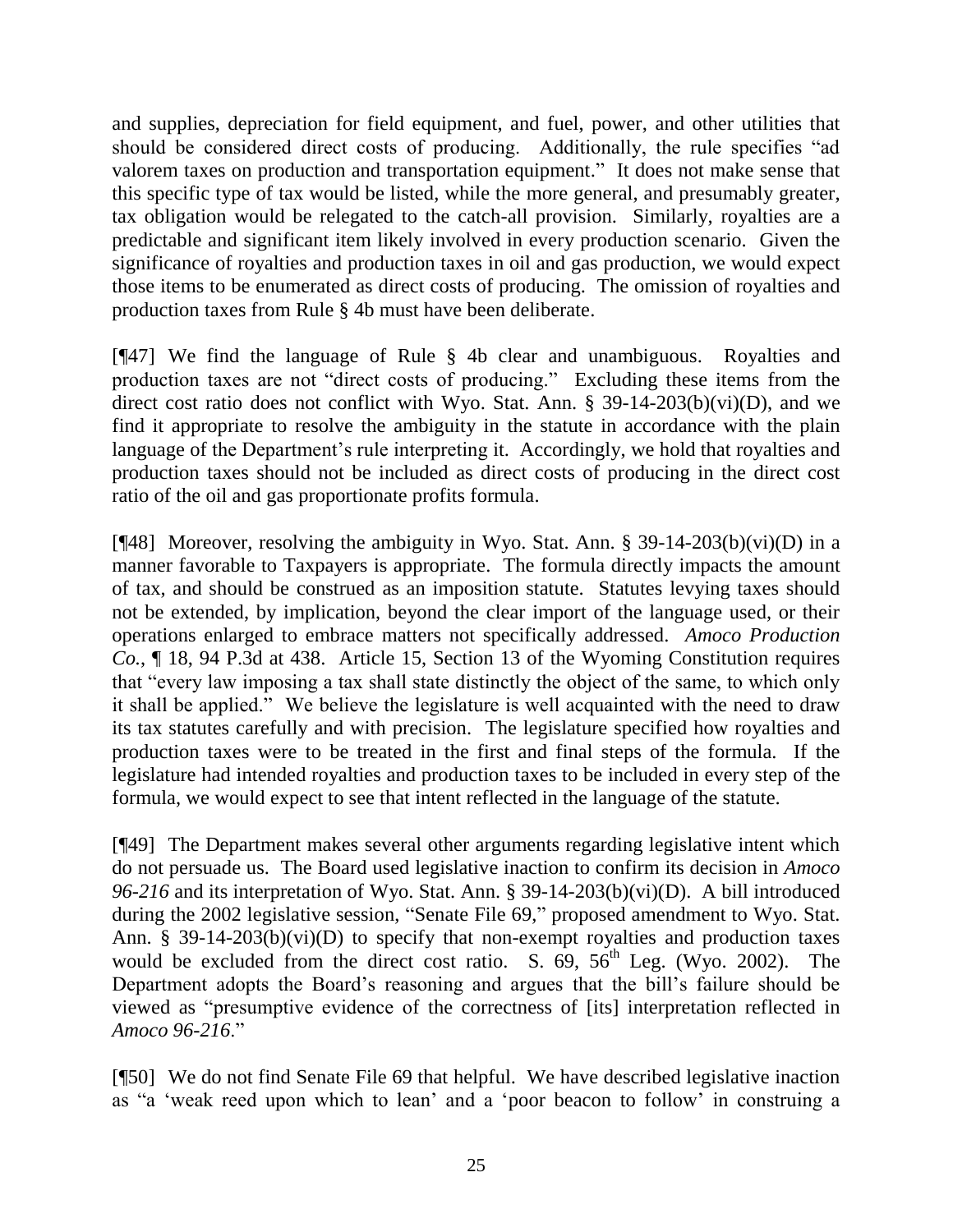statute." *Brown v. Arp & Hammond Hardware Co.*, 2006 WY 107, ¶ 35, 141 P.3d 673, 684 (Wyo. 2006), quoting Norman J. Singer, 2B *Statutes and Statutory Construction* § 49:10, p. 112-115 (6th ed. 2000). As Taxpayers correctly point out, the proposed legislation addressed topics beyond and apart from the components of the direct cost ratio. It would be speculative to assume that the bill failed because *Amoco 96-216* was correct.<sup>19</sup> We are hard pressed to find a clear statement of legislative intent in the consideration of Senate File 69, and the Board"s reliance upon it was misplaced.

[¶51] In its final argument, the Department expresses concern that Taxpayers" reading of Wyo. Stat. Ann. § 39-14-203(b)(vi)(D) yields absurd results. The Department claims that the results of excluding royalties and production taxes from the direct cost ratio in calculating proportionate profits do not equate to fair market value. By contrast, Taxpayers contend, somewhat persuasively, that the Department's approach undermines the allocation function of the direct cost ratio because as prices for oil and gas rise, royalties and production taxes also increase. As a result, the direct cost ratio approaches 100% when prices are high, negating the purpose of allocating a portion of a taxpayer"s revenue to non-taxable functions, i.e. processing and transporting. Regardless, we have cautioned the Board to avoid making decisions based upon the tax revenue to be generated for the State. *Amoco Production Co.*, 12 P.3d at 674 ("The statutory mandate to the Board is not to maximize revenue or to punish nettlesome taxpayers, but to assure the equality of taxation and fairly adjudicate disputes brought before it.").

[¶52] To the extent the Department argues that our interpretation of Wyo. Stat. Ann. §  $39-14-203(b)(vi)(D)$  results in low tax values, we believe that is a matter more appropriately presented to the legislature. Taxation is a legislative power. *Rocky Mountain Oil and Gas Ass'n*, 749 P.2d at 240. By enacting Wyo. Stat. Ann. § 39-14- 203(b), the legislature has declared what fair market value of oil and gas production shall be. Proper application of the statutory formula leads to a value which, as a matter of law, is fair market value.<sup>20</sup> Our role is to give effect to the legislature's choices expressed in the statute. Practically speaking, we would point out that if the Department does not like the results under proportionate profits, it may select another method to apply in the next three year period.

 $\overline{a}$ 

<sup>&</sup>lt;sup>19</sup> The digest of action taken on Senate File 69 does not reflect either clear approval or disapproval of the Board's conclusion in *Amoco 96-216*. Digest Senate and House Journals, 56<sup>th</sup> Leg., Senate File 0069, at 180-182 (2002). Additionally, the decision in *Amoco 96-216* was not final because an appeal was pending before this Court.

<sup>&</sup>lt;sup>20</sup> We note that, unlike application of a cost deducting formula like that used in *Hillard* or the netback method, the proportionate profits formula will always yield some taxable value. Because of the addition of royalties and production taxes in the last step, the result cannot be zero. The proportionate profits method may guarantee tax revenue for the State when prices are depressed. *See* n.16.